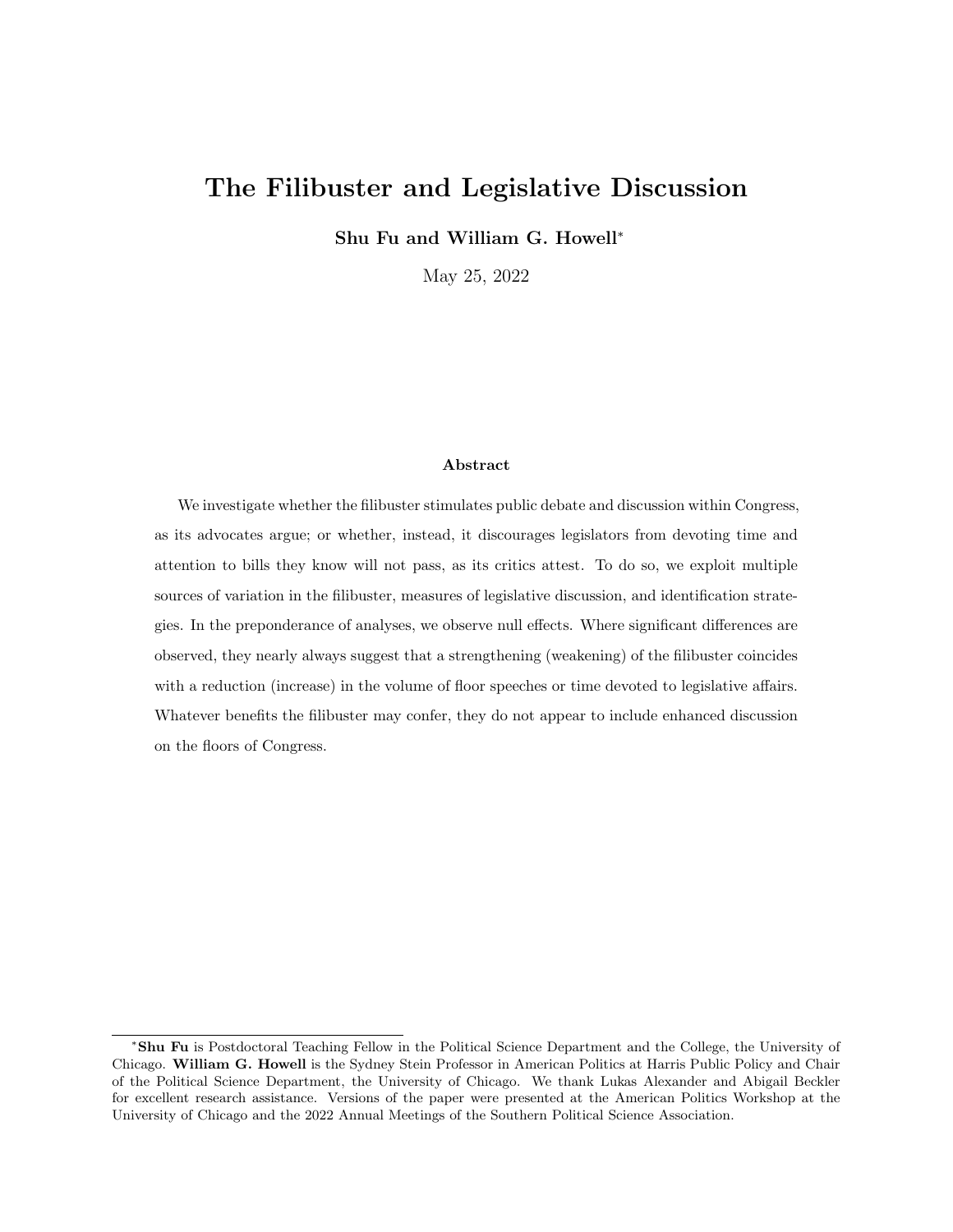"Tve got a few things I want to say to this body... And as a matter of fact, I'm not gonna leave this body until I do get them said." James Stewart in Mr. Smith Goes to Washington.

Does the filibuster enhance legislative discussion? Defenders of the Senate rule respond decisively in the affirmative. By giving a platform for skeptical colleagues to speak and by slowing the pace of legislative change, they argue, the filibuster ensures that disagreements over proposed bills will be properly aired. When arguing against a 1975 proposal to weaken the filibuster by reducing the number of votes needed to invoke cloture, Senator James Allen (D-AL) insisted that the filibuster guarantees "extended debate" and thereby brandishes the Senate's "reputation as a deliberative body."<sup>1</sup> Or as a *Congressional Research Service* report (2013) summarized the views of the rule's advocates, the filibuster promises to "cool passions and force deliberation."

Critics of the filibuster see things very differently. Rather than stimulating discussion, they argue, the primary effect of the filibuster is to block policy change. As a result, substantive policy debates in the Senate give way to political posturing and nearly constant electioneering, rendering the floor of this purportedly deliberative body nearly devoid of meaningful exchange. Making the case for the filibuster's elimination in 2020, Ezra Klein (2020) put the matter this way: "The irony of the modern filibuster is that it rarely includes debate, and often prevents it. Indeed, senators often filibuster the motion to begin debate on legislation, which reveals how thin the commitment to deliberation actually is."

Which perspective is closer to the truth? It is hard to say. Though the existing scholarly literature broadly recognizes the relevance of supermajoritarian rules for legislative discussion and debate (for a review, see Fong and Krehbiel, 2018, 2–4), no empirical study has systematically evaluated their relationship to one another. Reformers, meanwhile, have offered little more than casual impressions and anecdotes that invariably align with their normative arguments either for or against the filibuster.

This paper initiates the process of building an empirical foundation for assessing these competing claims. To do so, it tracks patterns of legislative discussion before and after the filibuster underwent significant changes in the 19th, 20th, and 21st centuries. Making use of multiple sources

<sup>1</sup>Congressional Record, 9th Session, 1st Session, Vol. 121, Part 1, pp. 940, 942.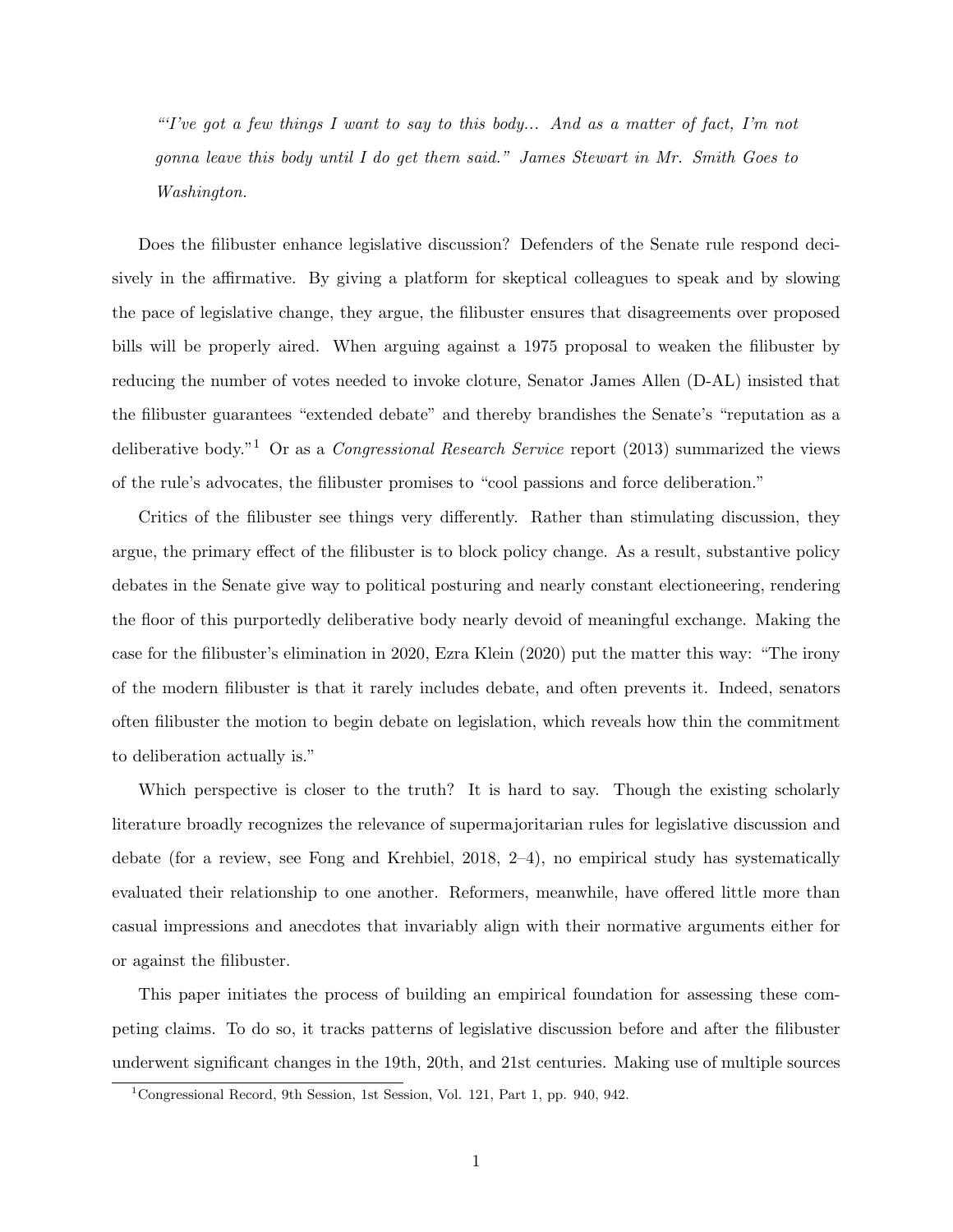of variation in the filibuster, measures of legislative discussion, and identification strategies, we recover reasonably consistent findings. In the preponderance of analyses, we do not find any credible evidence that the filibuster enhances legislative discussion and debate. Where significant differences are observed, they nearly always suggest that strengthening (weakening) the filibuster coincides with a reduction (increase) in legislative discussion.

The filibuster may detract from legislative discussion, or it may have no meaningful effect at all. But it does not appear to increase the volume—and hence, one might reasonably infer, the quality—of legislative deliberations on the floors of Congress. Arguments on its behalf, we conclude, must rest on alternative grounds.

## 1 Normative Debates over the Filibuster

Though hardly new (Schwartzberg, 2014), debates about the merits of supermajoritarian requirements generally, and of the Senate filibuster in particular, are imbued with newfound urgency in this present era of congressional gridlock (Barnes et al., 2021; Brian, 2021; Fredrickson, 2020; Jentleson, 2021; Klein, 2020). Contemporary defenders of the filibuster emphasize the benefits of policy compromise, policy stability, and bipartisanship, whereas detractors decry the obstructionism, dysfunction, and partisan intransigence that they see the filibuster supporting (Koger, 2020, 189–95; Davis and Heitshusen, 2013, 3; Bell, 2011, 15–19). And amidst these debates, concerns about legislative discussion loom large (Reynolds, 2017, 9–16).

By enabling legislators to hold the floor for extended periods of time, the "talking filibuster" mechanically prolonged debate. As legislators sought to either demonstrate their commitment to an issue (Wawro and Schickler, 2006; Koger, 2020) or inform the larger public (Mayhew, 2000), this earlier iteration of the filibuster may have increased the volume of congressional discussion. But even after its demise in the early 1960s (Koger, 2020, 167–71), the voting rule may have stimulated deliberation. By requiring a supermajority of Senators to invoke cloture and thereby lift the hold placed on pending legislation, advocates of the filibuster argue, members of the majority party must curry the support of at least some opposition figures. To do so, they must moderate their policy claims, of course, but they also must listen to criticism, sharpen their arguments, and engage in discussion aimed at winning over skeptics of their legislative proposals. The filibuster, as such, does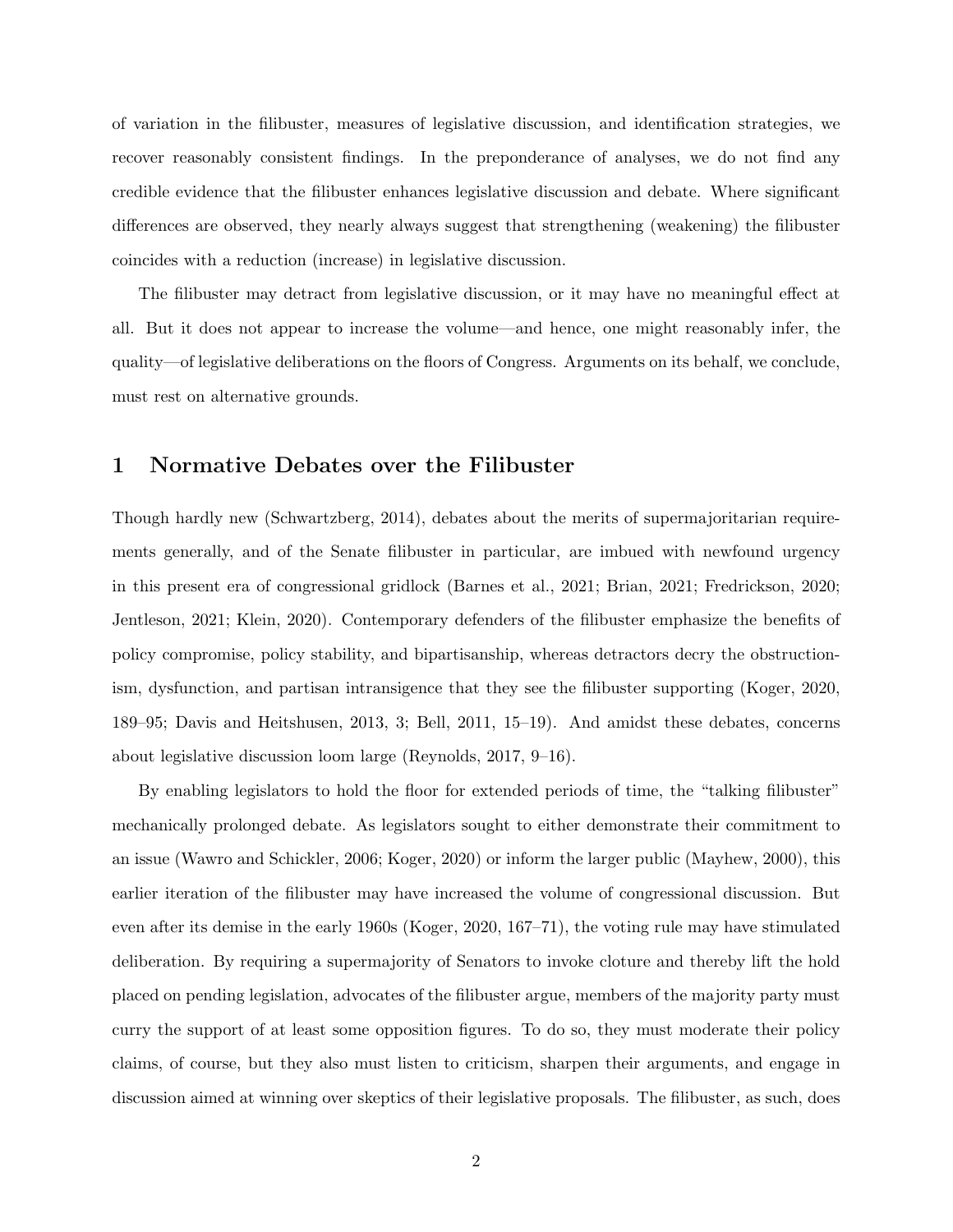not merely slow the pace of lawmaking. It also enriches the process through public discussion. As Ruth Marcus (2010) explained in a Washington Post op-ed, the filibuster "enhances the opportunity for real debate" and thereby ensures the enactment of "a better end product."

The filibuster, as such, is very much in keeping with what Richard Arenberg and Robert Dove (2012) call the "soul" and "character" of the Senate. As Franklin Burdette (1940, 236) noted in the first book-length investigation of the filibuster, "Senators are proud to be entrusted with responsibility for thorough analysis of legislation, and they value the privilege and utility of unlimited speech to enable the presentation of every possible view." Or as Robert Byrd (1988, 162) made the point roughly a half century later, "We must not forget that the right of extended, even unlimited, debate is the main cornerstone of the Senate's uniqueness." Supermajoritarian procedures do not merely instantiate the Senate's commitments to sustained consideration of policy proposals. The filibuster all but guarantees them, as minorities within the Senate command the floor, raise concerns, and demand responses.

Historically, critics of the filibuster have offered one of two rebuttals. The first emphasizes a competing consideration. Yes, they admit, the filibuster enhances legislative discussion, which may have consequences for the formation of coalitions and production of laws (see, e.g., Zelizer, Forthcoming) or the quality of the public's representation in Congress (see, e.g., Hill and Hurley, 2002; Grimmer, 2013; Maltzman and Sigelman, 1996). These downstream benefits, however, must be weighed against the costs of legislative obstruction and gridlock. After taking his oath of office in 1925, Vice President Charles Dawes delivered from the Senate rostrum a scathing critique of parliamentary procedures, very much including the filibuster, that unduly protected each Senator's "right to be heard" while abandoning "the greater right of the Senate to act."<sup>2</sup> Speech that does not ultimately give way to action, Dawes insisted, does little to enhance democratic governance; and for that reason alone, he argued, Congress should abandon rules like the filibuster that augment legislative discussion while curtailing lawmaking.

Other critics simply refuse to concede the premise. The filibuster does not enhance discussion or debate, they argue. To the contrary, by establishing a nearly impossible threshold for legislative action, particularly in a period of bare majorities and partisan polarization, the filibuster convinces legislators to throw up their arms, turn away from the legislative process, and set their sights on

 ${}^{2}$ Congressional Record, Vol. 70, March 4, 1925, p. 4852.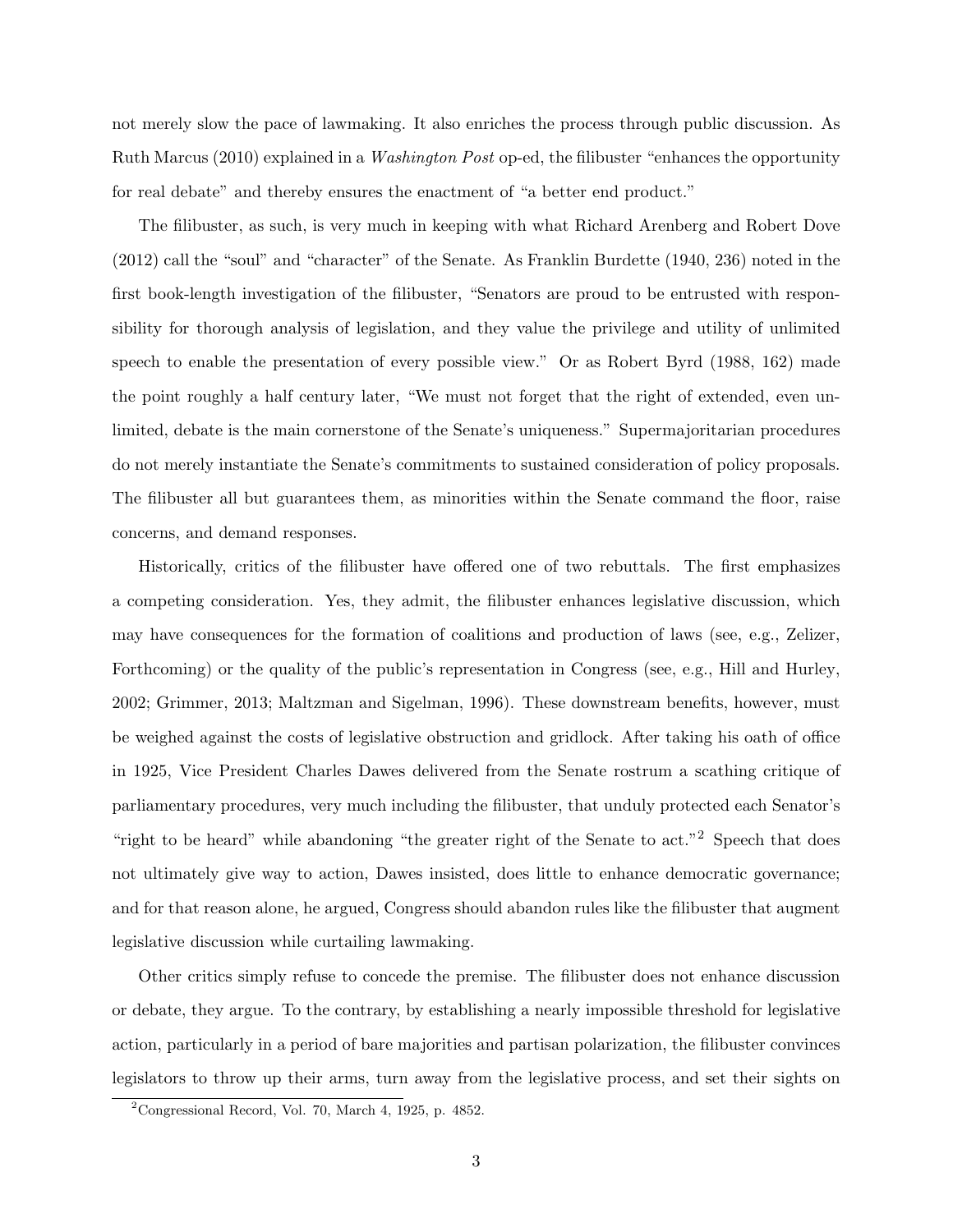the next election. As Caroline Fredrickson (2020) argues in a Brennan Center position paper, "for decades, the filibuster has ceased to serve the purpose of allowing contrary ideas to be aired and promoting debate. The simple threat of objection simply ends all discussion." Or again, Ezra Klein (2020): "Parties use the filibuster to stop their opponents from passing legislation, not to encourage discussion."

## 2 Data

To assess the merits of these competing arguments, we build a variety of datasets that link multiple changes in the filibuster with multiple measures of legislative discussion. We exploit five sources of variation in the rules and norms governing the filibuster:<sup>3</sup> the 1917 adoption of Senate Rule XXII, which established cloture and thereby limited the ability of a single Senator to hold the floor indefinitely; the 1975 reduction in the number of votes needed to invoke cloture from two thirds to three fifths; Mitch McConnell's assumption of leadership in the Senate in 2007, when the norms governing the use the filibuster relaxed significantly (Mann and Ornstein, 2012), and the number of filibusters increased dramatically (see Figure A.1 in Online Appendix); and the elimination of the "the disappearing quorum" in the House in the late 19th century, which, according to Krehbiel (2017, 352), functioned as a form of "background supermajoritarianism."<sup>4</sup> With the exception of the 2007 shift in norms, all of these changes weakened the filibuster and hence, if its advocates are correct, should have coincided with a decrease in legislative discussion.<sup>5</sup>

We also deploy multiple measures of legislative discussion. First, we calculated the total volume of House and Senate floor speeches delivered by each Senator and House representative in the 43th through the 114th Congresses (1873–2016), as consolidated by Gentzkow, Shapiro and Taddy

<sup>3</sup>While arguably the most important, these five sources of variation do not exhaust the full complement of procedural changes to the filibuster. Carve-outs in 1970 for trade and in 1974 for budgetary reconciliation bills, for example, are excluded. For a longer list, see Binder and Smith (1997), Table 1–1.

<sup>4</sup>Before 1889, the House retained a procedural loophole that functioned much like the contemporary filibuster. To deny the majority a quorum, members of the minority party, despite sitting in the chamber, could decline to vote and be marked absent, exercising what some scholars would later call "the disappearing quorum" (Litt, 2021). By calling attendance, Speaker Thomas Brackett Reed altered the rule at the start of the 51st Congress in 1889. In 1891, Democrats regained control of the House and reversed Reed's rule change—but Reed, now minority leader, used the reinstated rule to such frustrating effect that his opponents had no choice but to re-abolish it two years later, this time permanently. Given empirically observed rates of absenteeism by members of Congress during the period, Krehbiel (2017, 353) calculates the de-facto supermajority criterion to be 62.5 percent.

<sup>&</sup>lt;sup>5</sup>Note, each of these sources of variation concerns either the rules or norms governing the filibuster. Appropriately, we do not leverage changes in patterns of actual use of the filibuster, which occur post-treatment.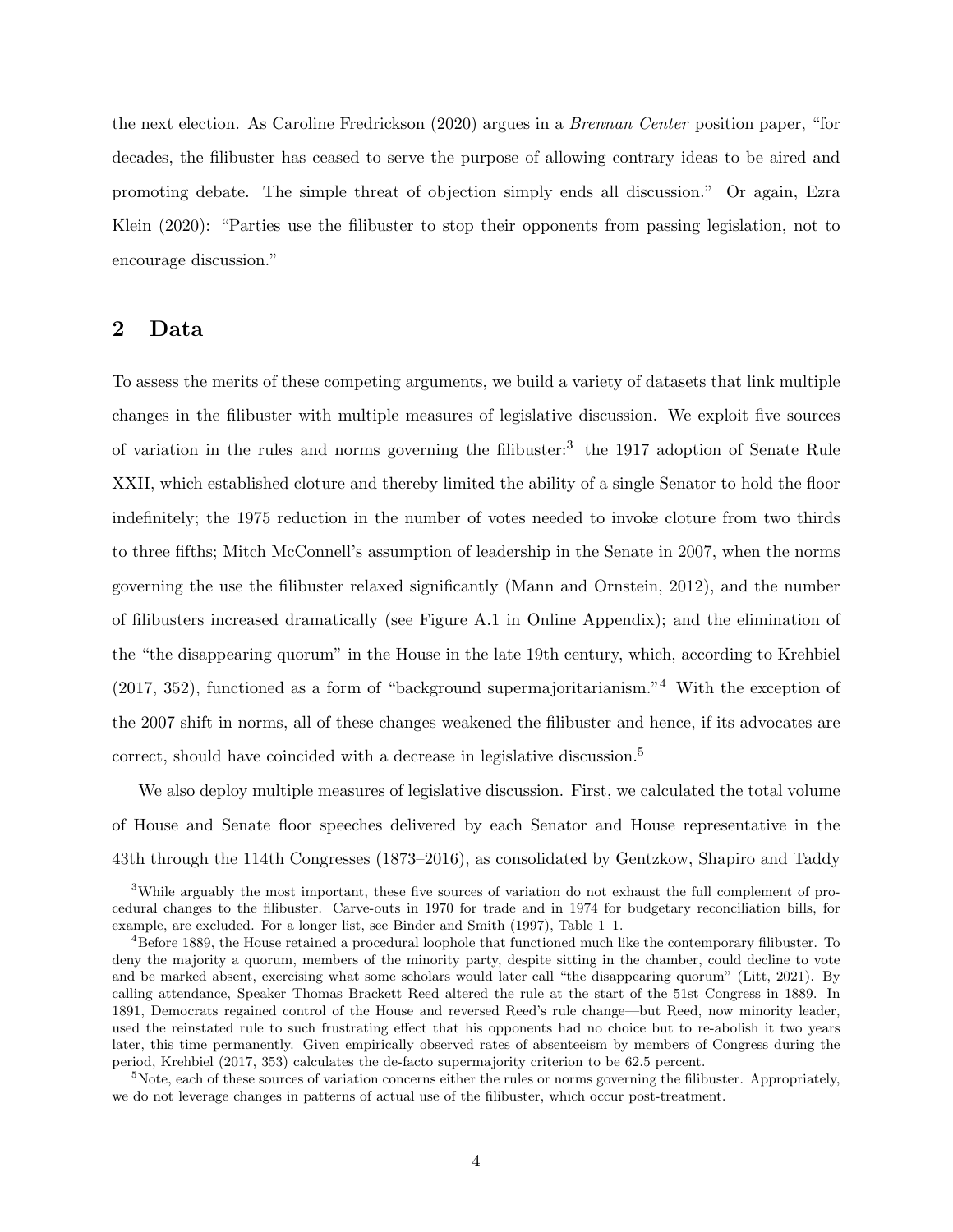(2018). We dropped all non-substantive speeches—those with fewer than 30 words<sup>6</sup>—and then calculated the remaining number of words spoken by each legislator in a given year.

As our second measure, we calculated the length of time devoted to two samples of legislation: landmark laws enacted by Congress, as determined by Mayhew (1991); and all elements of majority party agendas, regardless of whether they ultimately became law, as compiled by Curry and Lee (2020).<sup>7</sup> For every bill, we identified the dates when the House and Senate reported a bill out of the legislative committees, discussed the bill on the floor, cast votes, and considered conference reports to resolve chamber differences.<sup>8</sup> We then calculated the total number of days spent on each bill.<sup>9</sup>

As our third and final measure, we counted the number of words each Senator delivered on the floor about every appellate and district court nominee during the Obama administration (2009– 2016). Among 323 confirmed judicial nominees, 207 were confirmed before the filibuster was eliminated for judicial nominees, and 116 were confirmed afterwards. Using an automated algorithm, we filtered all senatorial floor speeches from 2009 to 2016 for the subset that included either the nominee's full name (e.g., Allyson K. Duncan), her first and last name (e.g., Allyson Duncan), or her titled name (e.g., Judge Duncan). To ensure that these speeches were primarily about a nominee's considered appointment to the bench, we required the nominee's last name to appear more than once. Subsequently, we validated each filtered speech by human reading.

## 3 Analysis

Two classes of identification problems confront this project. First, changes in filibuster rules and norms may coincide with changes in other practices and procedures, such as how filibusters are tracked or the amount of time allotted to debate, which themselves covary with our measures of legislative discussion. Second, and as already indicated, the topics of Senate debate—be they bills or nominees—may depend upon the rules of consideration. Changes in these rules, therefore, may alter the subjects of the congressional agenda, further complicating our efforts to estimate the

<sup>&</sup>lt;sup>6</sup>On further inspection, we found that speeches with fewer than 30 words were generally procedural, such as members yielding time, appreciating the speaker, recording a vote, etc.

<sup>7</sup>From both samples, we drop all reconciliations bills, which are not subject to a veto. Including them in the analysis, we note, has no bearing on our main substantive findings.

<sup>&</sup>lt;sup>8</sup>Given the difficulties of linking proposed bills with major laws that are ultimately enacted, we did not collect scheduling data during the periods when bills were either held in committee or were subject to votes on amendments.

<sup>9</sup>Note, congress.gov provides scheduling information at the daily, but not hourly, level. As a result, we cannot calculate the precise amount of time spent on a bill within each day.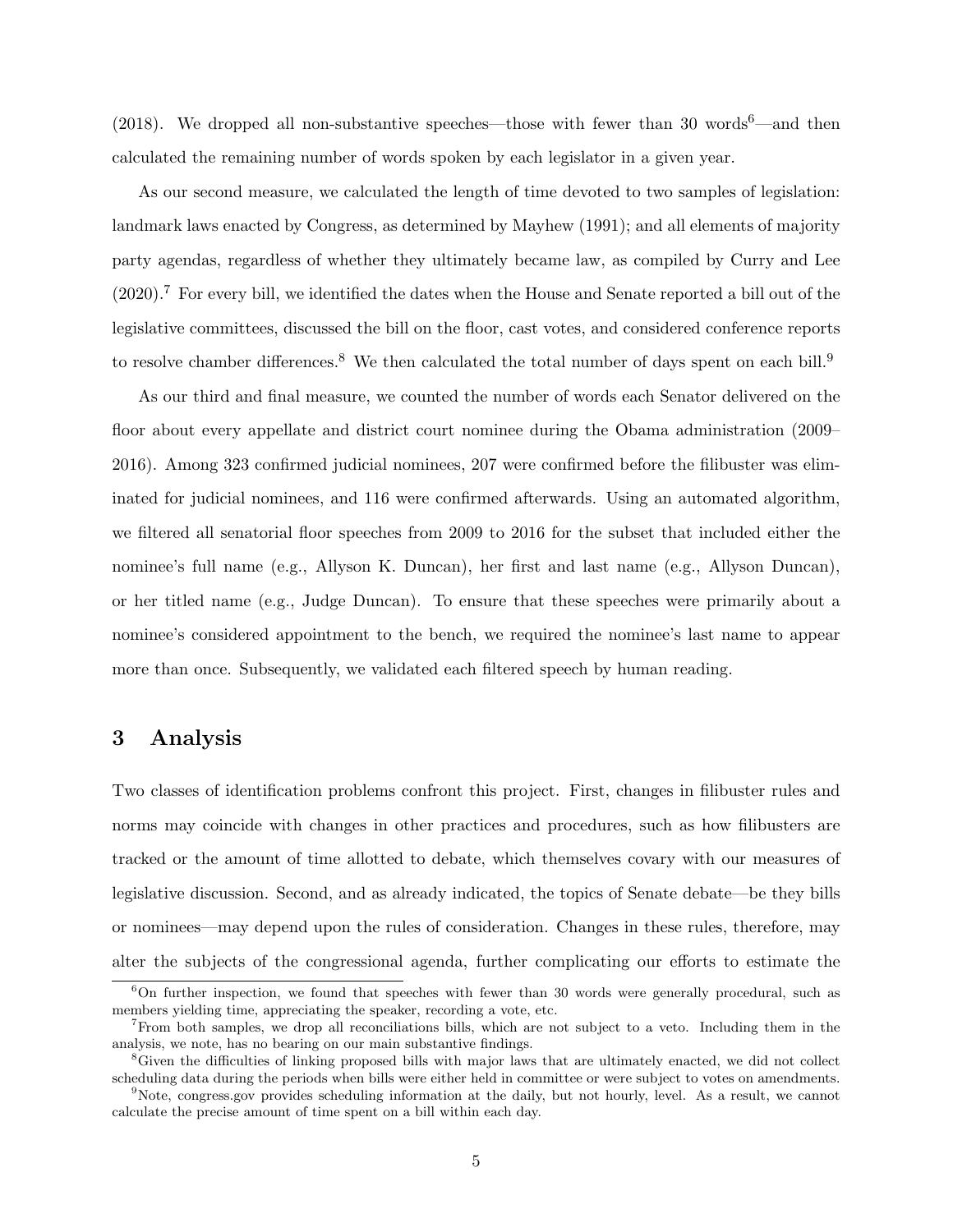effects of the filibuster on specific topics of legislative discussion.<sup>10</sup>

To address these identification challenges, we deploy a variety of strategies that intermittently exploit within-member variation in speech patterns, leverage the House as a control group, limit the sample to particular classes of congressional activity, vary the windows of analysis, and control for observable features of Senate votes. Despite their variable strengths and weaknesses, which we clarify below, these strategies collectively yield reasonably consistent findings of the effects of the filibuster on legislative discussion.

### 3.1 All Floor Speeches

To begin, we assess how changes in the filibuster correlate with the overall volume of legislators' speeches. Here, we limit the analyses to four of our sources of variation in the filibuster: the cloture adoption in 1917; the cloture threshold change in 1975; norm changes in 2007; and the House filibuster rule changes in 1889 and 1893. To account for unobserved heterogeneity of legislators, we conduct within-member analyses of floor speeches at the level of individual legislator. Because the filibuster rule changes in 1917 and 1975 as well as the norm change in 2007 focused narrowly on the Senate, and because the rule changes in 1889 and 1893 were limited to the House, we treat legislators in the adjoining chamber (the House in 1917, 1975, and 2007 and the Senate in 1889 and 1893) as control groups.<sup>11</sup>

We implement the following difference-in-differences design:

Log(Number of Words<sub>i,t</sub>) =  $\alpha_i + \delta_t + \beta$ Filibuster Rule/Norm Change<sub>i,t</sub> +  $\epsilon_{i,t}$ ,

where subscript i denotes each individual legislator and  $t$  denotes the year. The dependent variable is the log number of words spoken by a legislator in a given year;<sup>12</sup>  $\alpha_i$  represents legislator fixed effects, which account for all time-invariant individual characteristics of their baseline speech patterns and their correlates; and  $\delta_t$  represents year fixed effects, which flexibly controls for secular

<sup>&</sup>lt;sup>10</sup>When considering the larger public benefits of enhanced discussion, this latter concern no longer arises, as agenda changes are properly understood as occurring post-treatment.

 $11$  Given the possibility of spillovers, of course, the adjoining chamber never functions as a pure control group. The strength of this research design, as such, hinges upon the relative degree of independence across the House and Senate.

 $12$ Models that characterize the dependent variable in levels without the log transformation yield findings that broadly conform with those reported here. Where differences arise, as shown in Online Table A.1, they run contrary to the claims of advocates of the filibuster.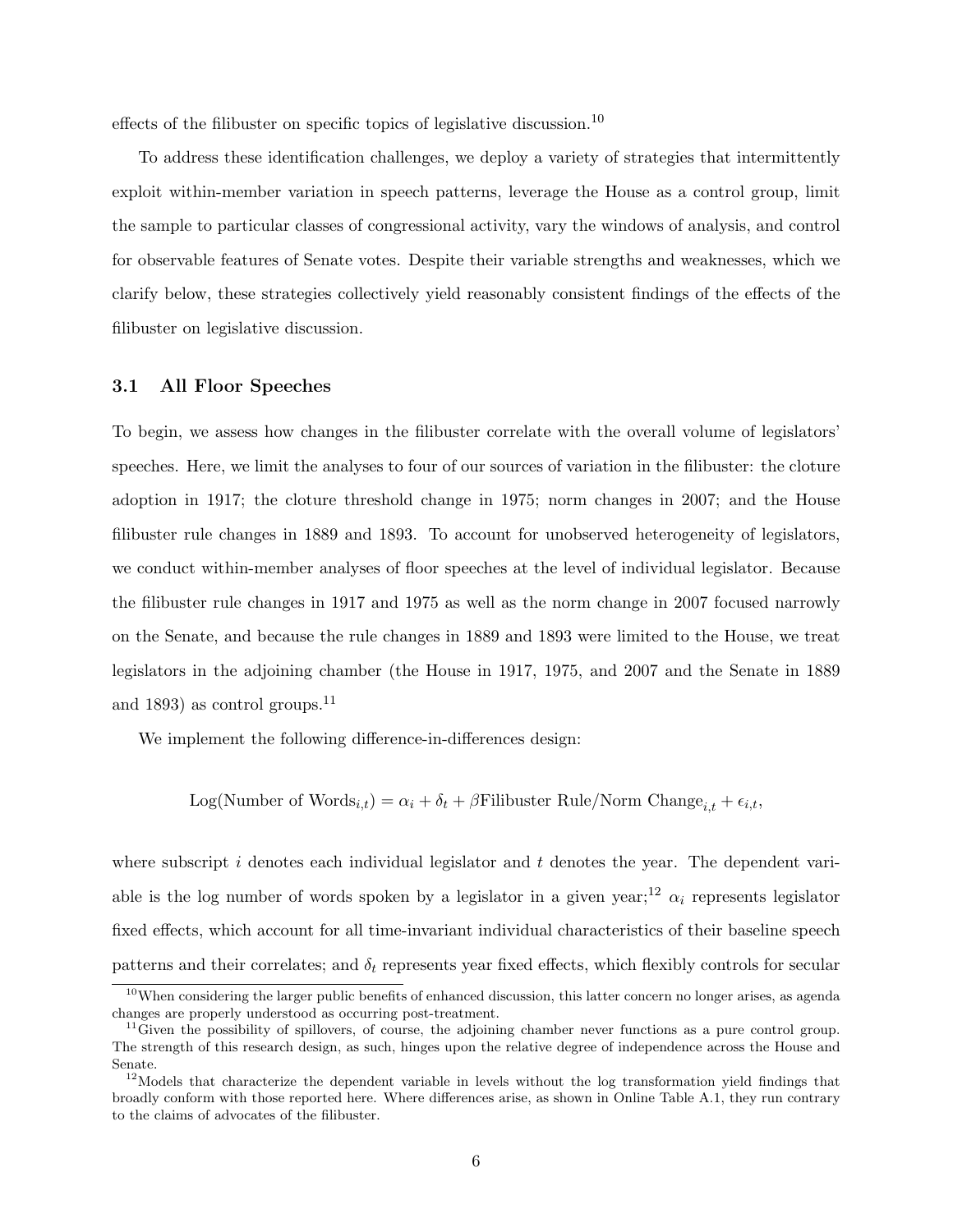changes of legislative discussion over time. Legislators who switched chambers are given two identifiers. The filibuster rule or norm change is the key treatment, which in each regression applies to only one chamber, and which is coded 1 in those years after the rule or norm changed. The coefficient  $\beta$  tells us how the rule or norm change correlates, on average, with legislative discussion by each treated lawmaker.<sup>13</sup> Since rule and norm changes are applied at the chamber level, we report the standard errors clustered at the chamber-by-session level. Finally, we estimate these regressions over incrementally larger time windows that vary from one to five congressional sessions immediately before and after the rule or norm change.

Table 1 presents our main results. When examining discussion trends around 1917, when the Senate established the cloture rule, we find very little evidence of broader changes in discussion patterns, a finding that is consistent with Burdette's (1940, 7) observation that "the provision authorizing cloture has had less effect on filibustering than might have been anticipated." Very little also appears to have changed around 1975, when the Senate lowered the threshold from two thirds to three fifths. For all window sizes, we recover null results with point estimates that hover around of zero.

Given the sharp increase in the use of the filibuster in 2007, we might expect more discussion and debate on the Senate floor. The empirical evidence, however, does not bear this out. In the aftermath of McConnell's rise to power, we find significantly lower levels of legislative discussion. Depending on the size of the windows examined, we find that speeches declined by somewhere between 13.9 and 28.1 percent. The new norm of subjecting nearly every bill to a filibuster did not encourage legislative discussion; if anything, it appears to have depressed it.<sup>14</sup>

This pattern of findings carries over into the 19th Century. As the bottom panel of Table 1 shows, legislators spoke more in the aftermath of the disappearing quorum's elimination than they did before. Apart from the one-session window, all estimates are positive, though none are statistically significant. Recall that the House killed the filibuster at the beginning of the 51st

<sup>&</sup>lt;sup>13</sup>Our estimates of the effect of the filibuster crucially depend upon the parallel-trends assumption. Specifically, it assumes that trends in floor speech volume of senators should track those of floor speech volume of House members, in absence of the filibuster rule change. Reassuringly, in the period leading up to the rule change, as shown in Online Figure A.2, the two time series track each other well.

<sup>&</sup>lt;sup>14</sup>It is possible, of course, that the norm change did not take hold immediately upon McConnell's assumption of the Majority Party leadership. We therefore also estimated models that set the cutpoint at mid-2007, early 2008, and mid-2008 (see Online Table A.2). In none of these models do we find any evidence that the expanded use of the filibuster enhanced legislative discussion.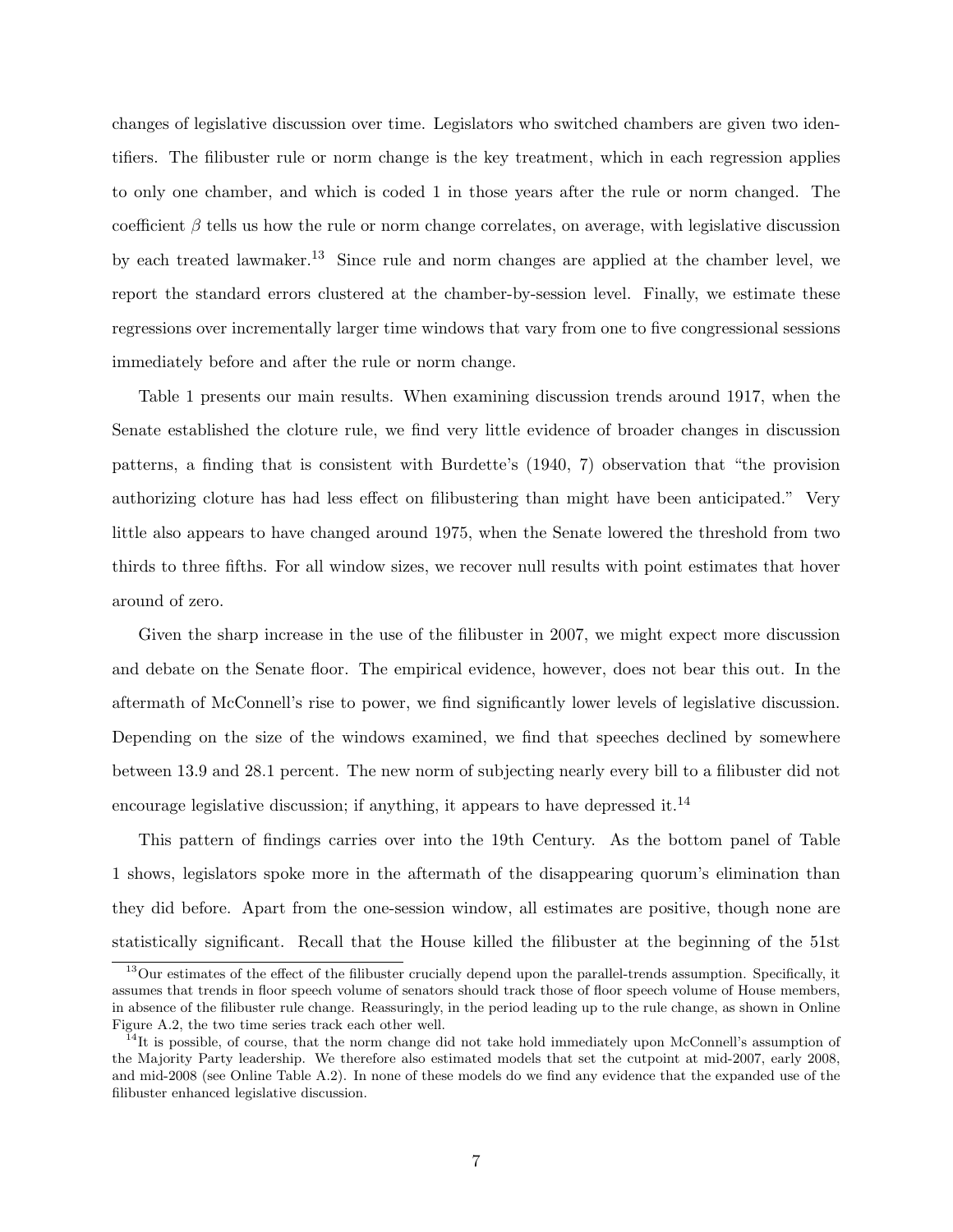|                                |             |             |                                  | Dependent Variable: Log Word Counts                    |            |
|--------------------------------|-------------|-------------|----------------------------------|--------------------------------------------------------|------------|
|                                | 1 session   | 2 sessions  | 3 sessions                       | 4 sessions                                             | 5 sessions |
|                                | (1)         | (2)         | (3)                              | (4)                                                    | (5)        |
|                                |             |             | Cloture Adoption in 1917         |                                                        |            |
| Cloture Adoption               | 0.105       | $-0.041$    | 0.010                            | $-0.043$                                               | $-0.079$   |
|                                | (0.287)     | (0.541)     | (0.407)                          | (0.376)                                                | (0.340)    |
| Observations                   | 2,473       | 5,206       | 7,835                            | 10,126                                                 | 12,253     |
| $\mathbf{R}^2$                 | 0.749       | 0.626       | 0.612                            | 0.594                                                  | 0.592      |
|                                |             |             | <b>Cloture Reduction in 1975</b> |                                                        |            |
| Cloture Reduction              | $-0.019$    | $-0.103$    | 0.008                            | 0.031                                                  | 0.034      |
|                                | (0.027)     | (0.083)     | (0.253)                          | (0.206)                                                | (0.183)    |
| Observations                   | 2,126       | 4,261       | 6,478                            | 8,608                                                  | 10,745     |
| $\mathbf{R}^2$                 | 0.875       | 0.828       | 0.712                            | 0.716                                                  | 0.715      |
|                                |             |             |                                  | Norm Change in 2007 to Use Filibuster More Expansively |            |
| Filibuster Norm Change         | $-0.139***$ | $-0.206***$ | $-0.281***$                      | $-0.231$                                               | $-0.207$   |
|                                | (0.010)     | (0.046)     | (0.057)                          | (0.159)                                                | (0.144)    |
| Observations                   | 2,144       | 4,279       | 6,535                            | 8,675                                                  | 10,810     |
| $R^2$                          | 0.863       | 0.789       | 0.785                            | 0.704                                                  | 0.709      |
|                                |             |             |                                  | House Disappearing Quorum Eliminated in 1889, 1893     |            |
| Filibuster Eliminated in House | $-0.283$    | 0.313       | 0.367                            | 0.472                                                  | 0.435      |
|                                | (0.731)     | (0.852)     | (0.399)                          | (0.385)                                                | (0.351)    |
| Observations                   | 1,650       | 3,293       | 5,311                            | 7,053                                                  | 9,150      |
| $\mathbf{R}^2$                 | 0.773       | 0.667       | 0.659                            | 0.615                                                  | 0.610      |

### Table 1: Congressional Floor Speech Length and Rule Changes on the Filibuster

Notes:

1. <sup>∗</sup>p<0.1; ∗∗p<0.05; ∗∗∗p<0.01.

2. The regressions are estimate via ordinary least squares.

3. All models include legislator and year fixed effects.

4. Robust standard errors clustered by chamber of each session.

Congress, reinstated it in the 52nd Congress, and then permanently eliminated it in the 53rd. Consequently, the estimates in columns 4 and 5, which incorporate all of this variation, may be preferred.

These results do not appear to mask underlying variation. As shown in Online Tables A.3–A.8, similar findings are recovered from models that separately examine the deliberative practices of Democrats and Republicans, of members of the majority and minority parties, and of ideological moderates and extremists. Throughout, we do not see any clear evidence that the filibuster enhances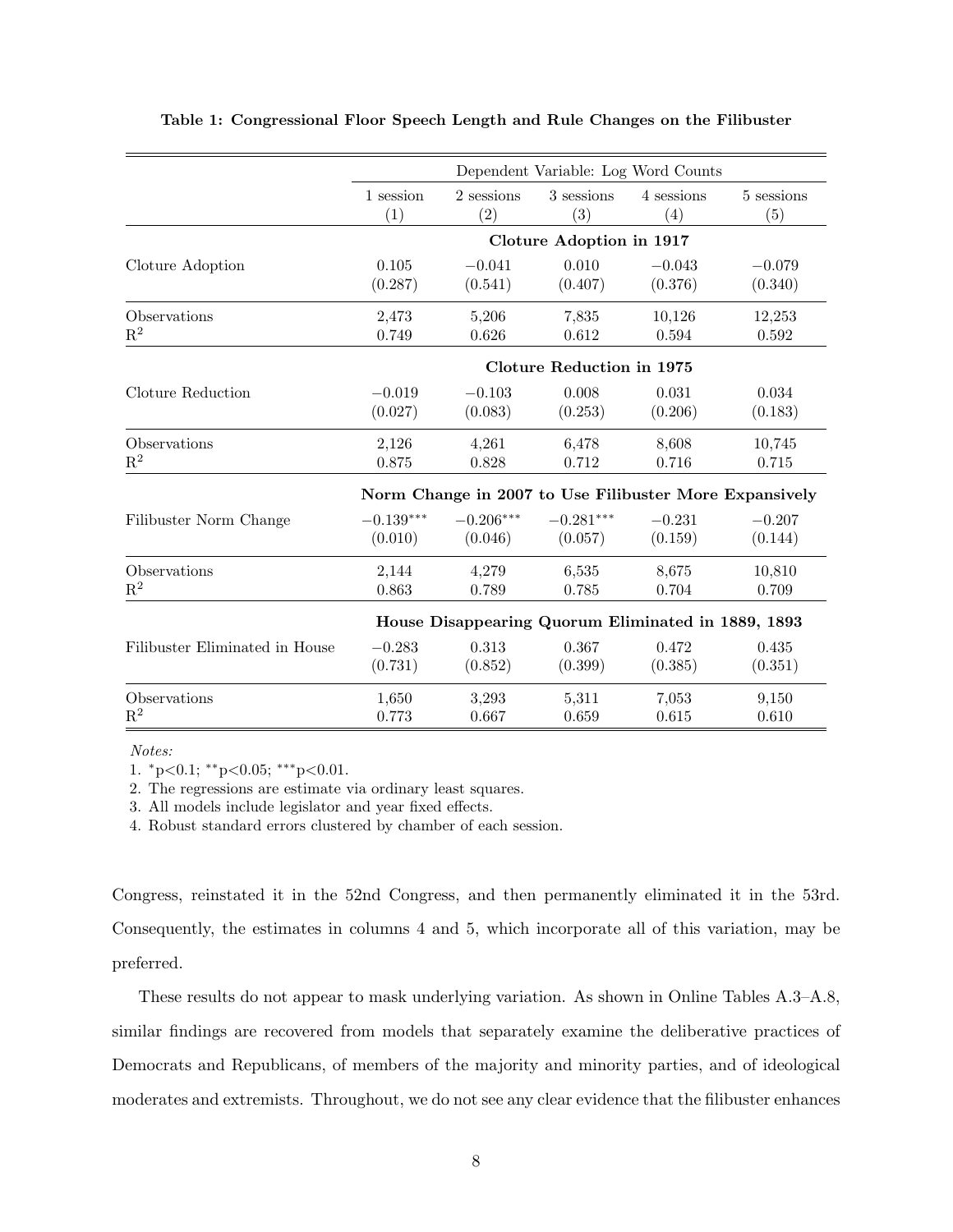legislative discussion.

### 3.2 Legislation

The preceding analyses aggregated all floor speeches to the member-by-year level. We now focus on the amount of time each chamber spent discussing and debating landmark legislation and elements of the majority party agendas. Using ordinary least squares, we estimate the following regression:

Senate  $\text{Days}_i = \beta_0 + \beta_1 \text{Filibuster}$  Norm Change<sub>i</sub> +  $\beta_2 \text{House Days}_i + \beta_3 \text{Introductioned}$  in Senate<sub>i</sub> +  $\epsilon_i$ ,

where  $i$  represents each bill, the dependent variable is the number of days spent in the Senate discussing a given bill, and the key variable of interest identifies those bills that were considered after the change in filibuster norms. We include controls for the number of days spent in the House discussing each bill as well as an indicator for whether a bill was first introduced in the Senate. As in the previous section, we estimate these regressions during five different time windows. Because detailed scheduling data are only available after 1980, we limit our analysis to the 2007 change in norms.

Table 2 presents the results. For landmark legislation, the positive coefficients indicate that somewhere between 0.5 and 2.5 more days were spent discussing landmark bills in the aftermath of the norm change. None of the point estimates, however, even approach conventional levels of statistical significance. Moreover, the size of the point estimates is smaller for the longer windows, which included larger numbers of observations and, consequently, more precise estimates. For majority party agendas, which include a mixture of bills that failed and passed, the coefficients remain statistically insignificant and are even smaller in magnitude.

When disaggregating the majority party agendas, we find that the Senate spent less time on bills that were not enacted into law in the aftermath of the norm change; and no difference on successfully enacted bills (Online Tables A.9–A.10). And for both samples of bills, similar results are recovered when we include additional covariates for divided government, divided chambers, and measures of Senate polarization (Online Table A.11). On net, we do not find any evidence that the Senate's more expansive reliance on the filibuster coincided with an increase in discussion and debate.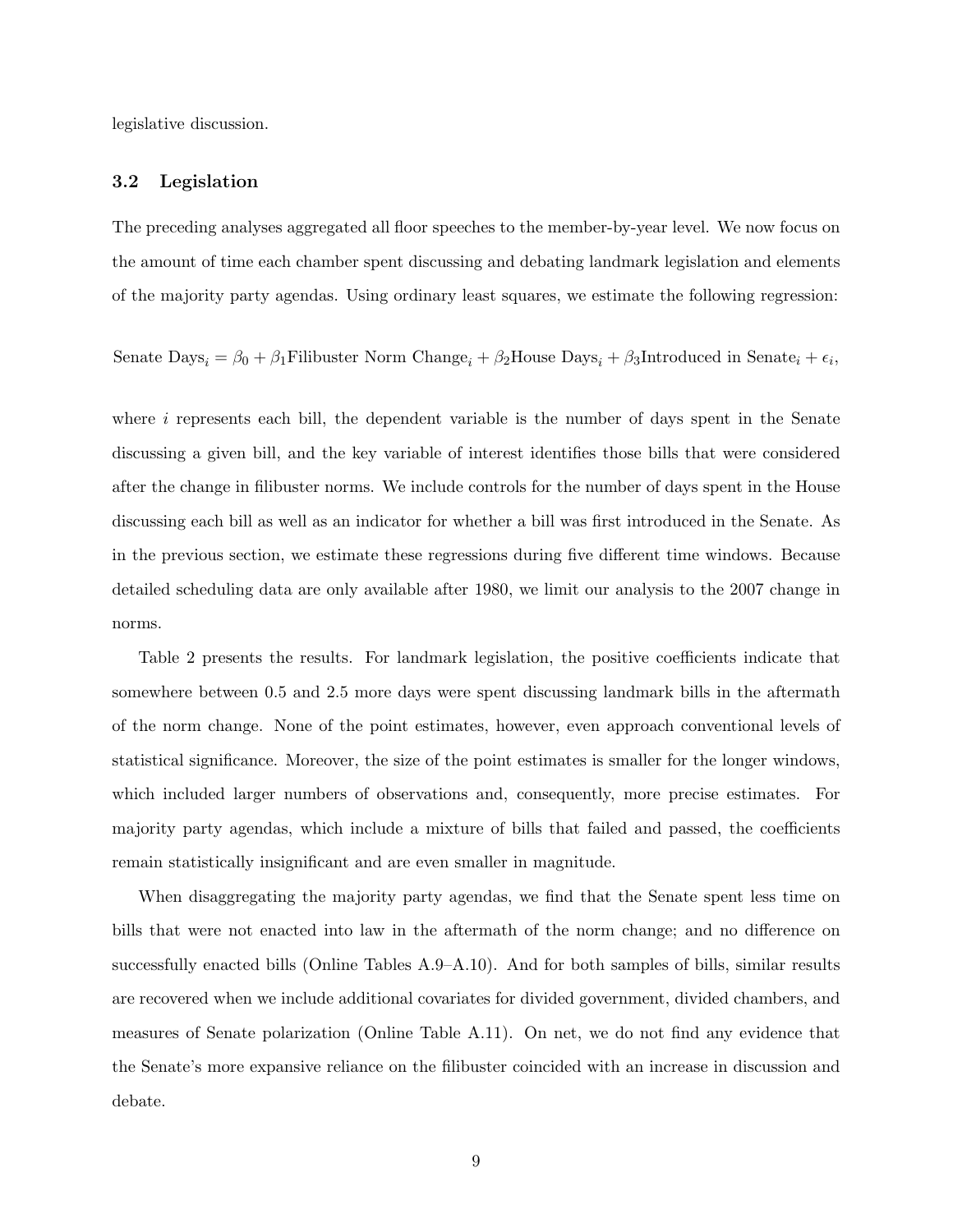|                           |                  | Dependent Variable: Considering Days in Senate |                               |                        |                   |
|---------------------------|------------------|------------------------------------------------|-------------------------------|------------------------|-------------------|
|                           | 1 session<br>(1) | 2 sessions<br>(2)                              | 3 sessions<br>(3)             | 4 sessions<br>(4)      | 5 sessions<br>(5) |
|                           |                  |                                                | <b>Landmark Legislation</b>   |                        |                   |
| Filibuster Norm Change    | 2.452            | 2.153                                          | 1.262                         | 0.522                  | 0.513             |
|                           | (2.622)          | (1.928)                                        | (1.650)                       | (1.433)                | (1.337)           |
| Considering Days in House | $0.897**$        | 0.300                                          | $0.340**$                     | $0.329**$              | $0.282*$          |
|                           | (0.320)          | (0.194)                                        | (0.162)                       | (0.147)                | (0.143)           |
| Introduced in Senate      | 5.688            | $5.023^{\ast}$                                 | $4.519*$                      | $4.633**$              | $4.854***$        |
|                           | (3.660)          | (2.746)                                        | (2.386)                       | (2.005)                | (1.751)           |
| Constant                  | 1.059            | $4.774*$                                       | 4.719**                       | 4.927***               | 5.389***          |
|                           | (3.255)          | (2.417)                                        | (2.042)                       | (1.839)                | (1.782)           |
| Observations              | 23               | 44                                             | 64                            | 76                     | 89                |
| $\mathbf{R}^2$            | 0.306            | 0.101                                          | 0.088                         | 0.094                  | 0.091             |
|                           |                  |                                                | <b>Majority Party Agendas</b> |                        |                   |
| Filibuster Norm Change    | $0.662\,$        | 1.341                                          | $-0.358$                      | 0.094                  | 0.747             |
|                           | (2.115)          | (1.567)                                        | (1.178)                       | (0.953)                | (0.800)           |
| Considering Days in House | $0.792***$       | $0.546***$                                     | $0.491^{\ast\ast\ast}$        | $0.532^{\ast\ast\ast}$ | $0.455***$        |
|                           | (0.198)          | (0.131)                                        | (0.101)                       | (0.087)                | (0.066)           |
| Introduced in Senate      | 2.236            | $4.764**$                                      | $5.184***$                    | $6.359***$             | $6.864***$        |
|                           | (2.609)          | (2.116)                                        | (1.584)                       | (1.227)                | (1.037)           |
| Constant                  | 1.599            | 1.760                                          | $1.955*$                      | 1.286                  | 0.968             |
|                           | (1.929)          | (1.341)                                        | (1.074)                       | (0.867)                | (0.693)           |
| Observations              | 29               | 56                                             | 81                            | 111                    | 143               |
| $\mathbf{R}^2$            | 0.401            | 0.302                                          | 0.299                         | 0.353                  | 0.372             |

|  | Table 2: Time Spent on Landmark Legislation and Majority Party Agendas |  |  |  |
|--|------------------------------------------------------------------------|--|--|--|
|--|------------------------------------------------------------------------|--|--|--|

Notes:

1. <sup>∗</sup>p<0.1; ∗∗p<0.05; ∗∗∗p<0.01.

2. The regressions are estimate via ordinary least squares.

3. Budget reconciliation bills are excluded.

### 3.3 Judicial Nominees

We now examine the Senate floor speeches about the 323 nominees who Obama nominated to the federal district or appellate courts during his time in office. To do so, we exploit within-Senator variation in speech patterns via the following regression:

Log(Number of Words<sub>i,j</sub> + 1) =  $\alpha_i + \beta_1$ Elimination of Filibuster<sub>j</sub> +

$$
\beta_2
$$
 District Court<sub>j</sub> +  $\beta_3$ Same States<sub>i,j</sub> +  $\epsilon_{i,j}$ ,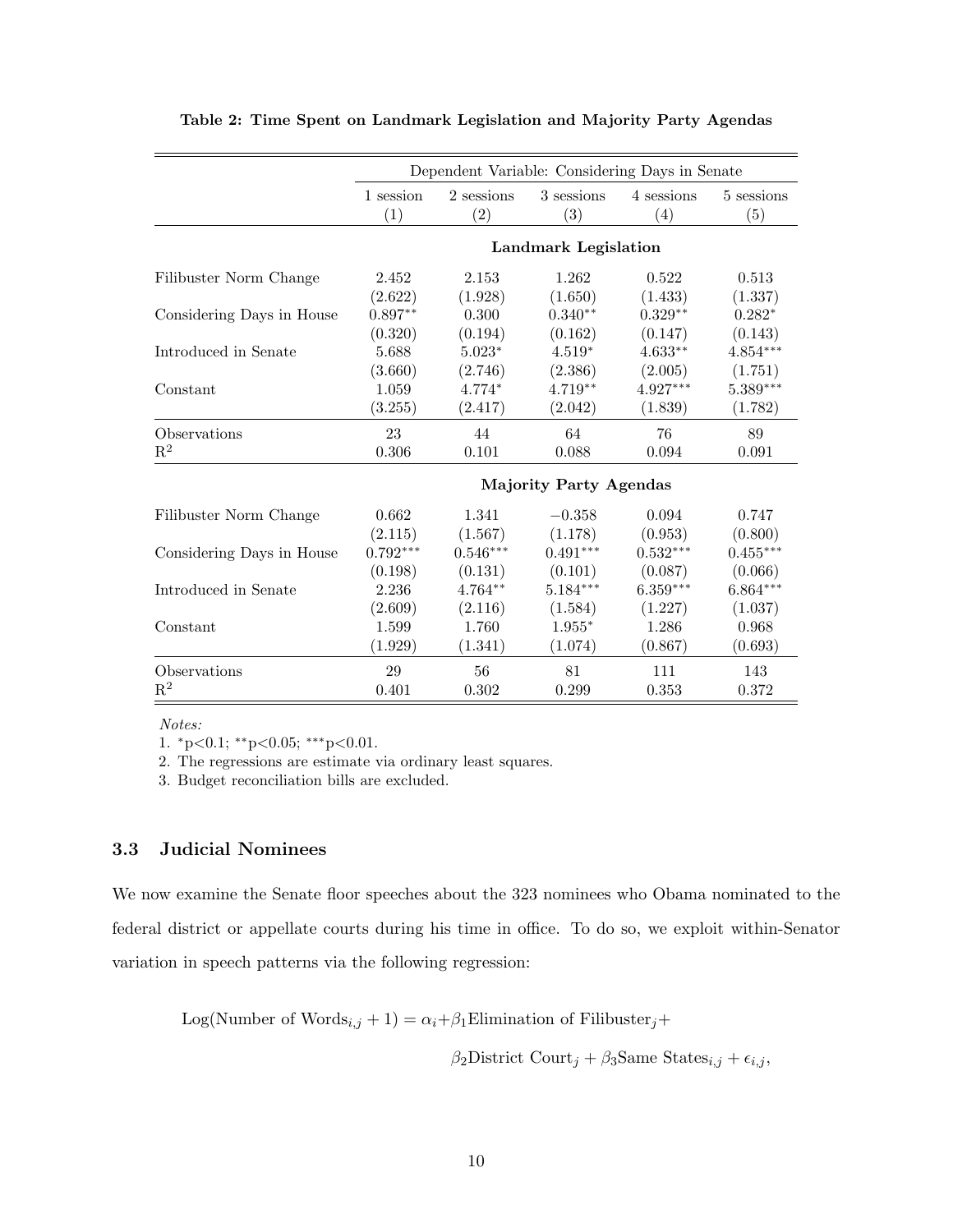where subscript i again refers to each individual Senator and subscript j refers to each judicial nominee. The dependent variable is the log number of words that each Senator delivered on the floor about each judicial nominee. The independent variable, Elimination of Filibuster, is identified by judicial nominees whose confirmation date is later than November 21, 2013, when the filibuster was eliminated. We also include indicator variables for district court nominees as well as whether a nominee is being considered for an appointment in a Senator's home state. The inclusion of  $\alpha_i$  accounts for all sources of time-invariant heterogeneity of individual Senators. In addition to controlling for the level of the considered nomination, we also run separate regressions for district and appellate court nominees.

Table 3 presents the results. After eliminating the filibuster for appellate and judicial nominees, we find, the volume of Senators' speeches declined by an average of roughly 2 percent, an effect that is not statistically significant. When disaggregating the data, however, we find that this average effect varies markedly for appellate and district court nominees. As columns 2 and 3 show, the length of speeches increased by 6 percent for appellate court nominees after the filibuster was eliminated, whereas speeches for district court nominees declined by slightly more than 3 percent. Unsurprisingly, Senators speak at much greater length about nominees for openings in their home states. And having controlled for this quantity, we see no residual difference in speech patterns for district and appellate court nominees.

There are reasons not to put too much stock in either of the main filibuster findings. To begin, the estimated effect in column two is fragile. When estimating this regression in levels rather than logs, the point estimate diminishes markedly is magnitude and is no longer statistically significant at the 95% confidence level (see Online Table A.12). Moreover, the reported finding is largely driven by three nominees to the U.S. Court of Appeals for the D.C. Circuit: Patricia Millett, Robert L. Wilkins, and Nina Pillard.<sup>15</sup> If these three observations are dropped from the analysis, as shown in Online Table A.13, the recovered point estimate shrinks by nearly 90 percent and is no longer statistically significant at the 95% confidence level. Alternatively, when expanding the pool of observations to also include nominees who were not confirmed, as we do in Online Table A.14, the point estimate again shrinks in magnitude and does not even approach standard thresholds for

<sup>&</sup>lt;sup>15</sup>All three candidates had previously been considered for nomination, but Democrats lacked the votes to invoke cloture. After the filibuster was eliminated, Obama nominated them once again. While facing significant Republican opposition, all three were confirmed, but not without substantial debate.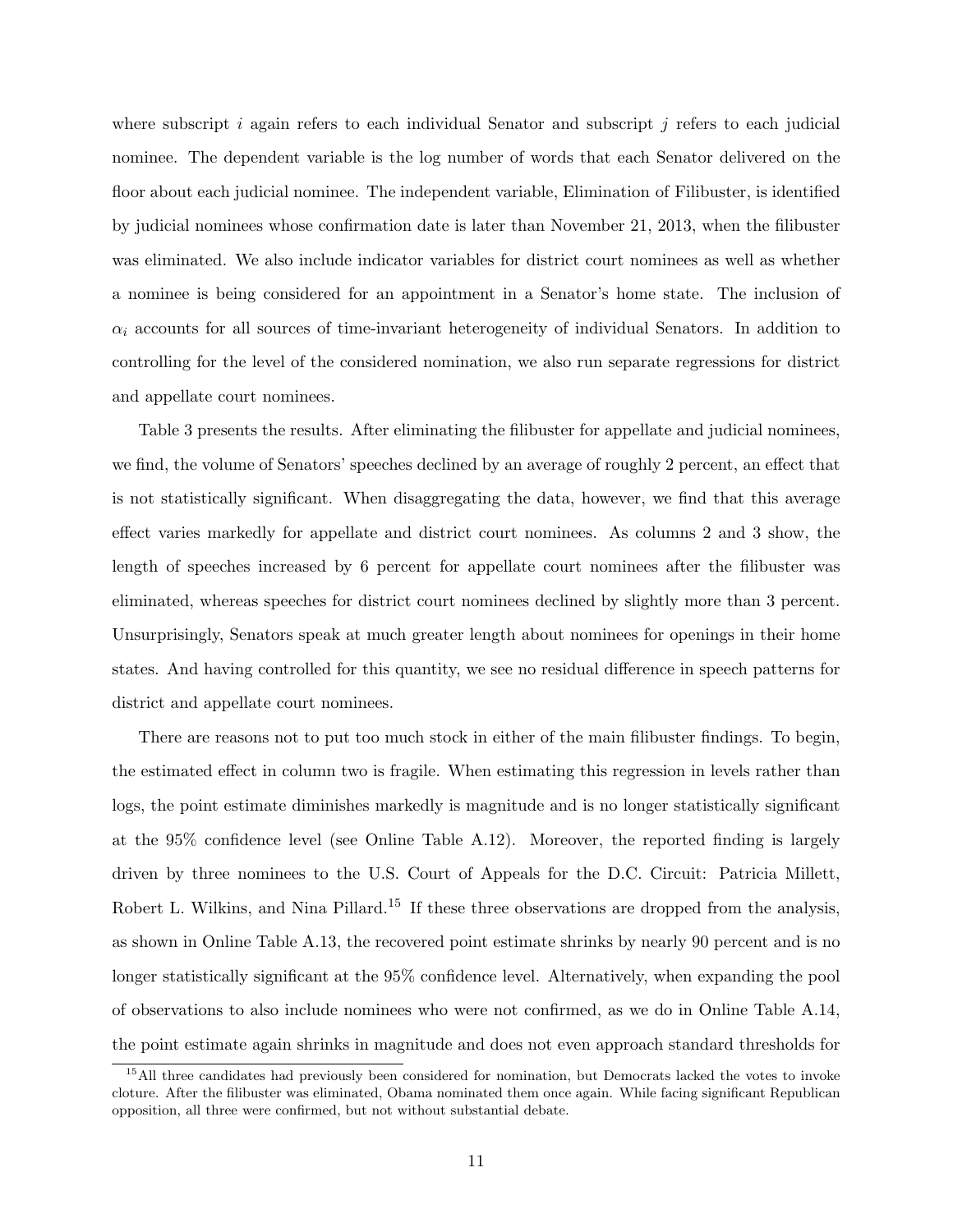|                            |                                 | Dependent Variable: Log Word Counts   |                        |  |  |  |  |  |
|----------------------------|---------------------------------|---------------------------------------|------------------------|--|--|--|--|--|
|                            | All Courts<br>(1)               | Appellate Courts<br>$\left( 2\right)$ | District Courts<br>(3) |  |  |  |  |  |
| Elimination of Filibuster  | $-0.016$<br>(0.014)             | $0.065**$<br>(0.010)                  | $-0.032*$<br>(0.016)   |  |  |  |  |  |
| District Courts            | $-0.009$                        |                                       |                        |  |  |  |  |  |
| Same States                | (0.036)<br>$1.278**$<br>(0.194) | $0.622**$<br>(0.030)                  | $1.795**$<br>(0.275)   |  |  |  |  |  |
| Senator FE                 |                                 |                                       |                        |  |  |  |  |  |
| Unique Senator             | 155                             | 155                                   | √<br>155               |  |  |  |  |  |
| Unique Nominee             | 323                             | 55                                    | 268                    |  |  |  |  |  |
| <i><b>Observations</b></i> | 50,065                          | 8,525                                 | 41,540                 |  |  |  |  |  |
| $\mathbf{R}^2$             | 0.371                           | 0.355                                 | 0.416                  |  |  |  |  |  |

Table 3: Discussion of Judicial Nominees and Elimination of the Filibuster in 2013

#### Notes:

1. <sup>∗</sup>p<0.1; ∗∗p<0.05; ∗∗∗p<0.01.

2. The regressions are estimate via ordinary least squares.

3. Robust standard errors clustered by each session.

statistical significance.

The estimated effect for district court nominees, meanwhile, may be an artifact of term effects. It is quite possible that judicial nominees considered late in a president's tenure in office, as a matter of course, routinely attract less discussion. To investigate this possibility, we replicated our analysis for all district and appellate court appointees during George W. Bush's tenure in office. By splitting the data at exactly the same break-point in his second term—specifically, November 21, 2005—we conduct a simple placebo test. As we show in Online Table A.15, nominees considered after this date were discussed at shorter length than were those considered before. The negative effect in Table 3, as such, may have less to do with the filibuster's elimination than with Senators' general tendency to deliberate less on nominees who appear before them in the later stages of a presidential administration.

## 4 Conclusion

While a robust literature documents the filibuster's relevance for coalition-building and lawmaking (see, e.g., Binder and Smith, 1997; Wawro and Schickler, 2006; Koger, 2020), this paper provides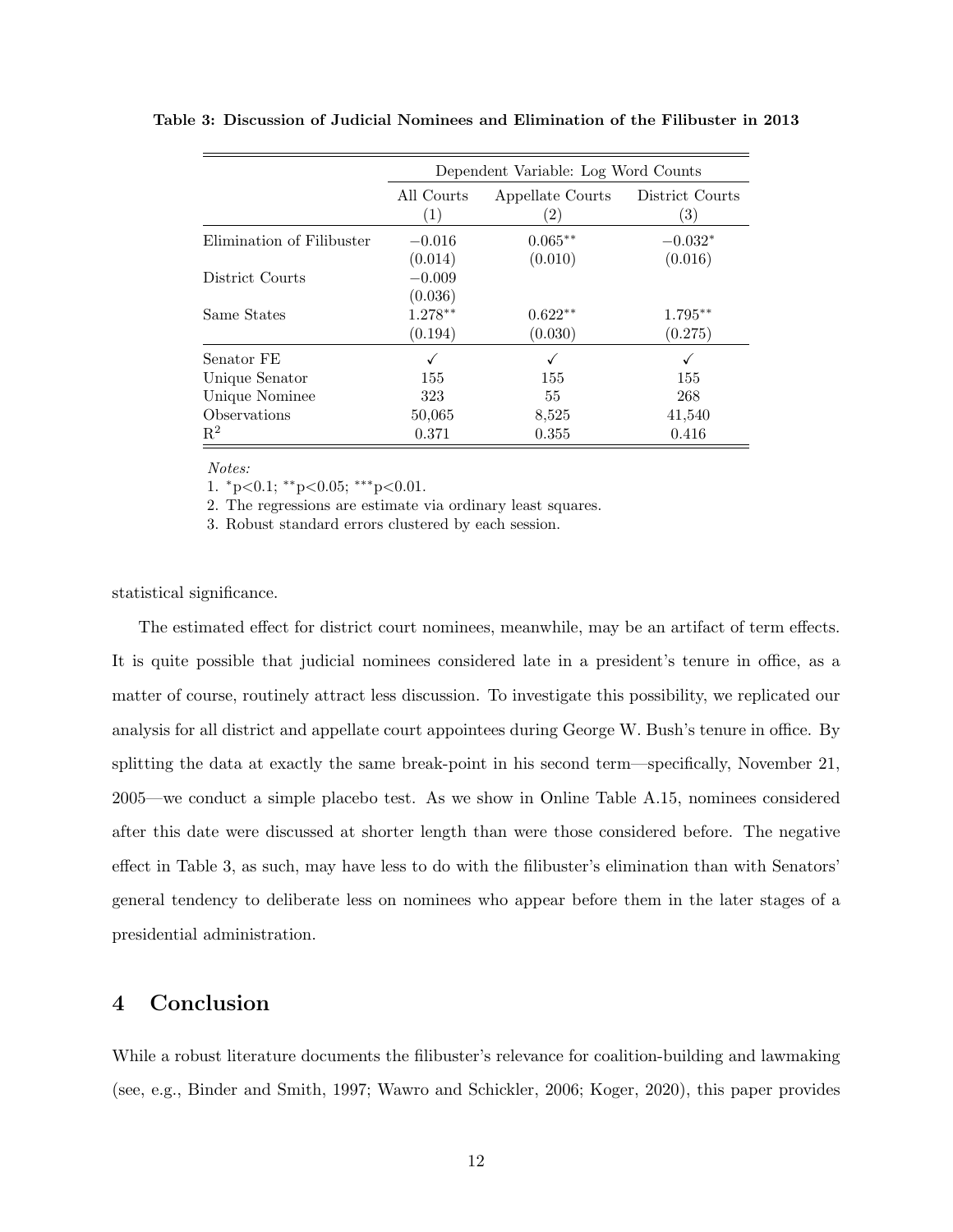the first systematic evidence of its effects on congressional discussion and debate. Relying upon a wide variety of measurement and identification strategies, we do not find any evidence that the filibuster enhances the Senate's consideration of laws or judicial nominees. Most of our analyses suggest that changes in the filibuster did not significantly alter the volume of speech or time devoted to congressional debate. Where differences are observed, they usually indicate that the filibuster detracts from, rather than bolsters, public discussion on the floors of Congress.

This paper assuredly does not exhaust all possible areas of inquiry into the relationship between supermajoritarian voting procedures and legislative discussion. Here, we focus on discussions on House and Senate floors. It is possible that the filibuster affects discussions earlier in the legislative or nomination processes or through private channels of communication. We further recognize that the filibuster may alter, if not the volume or duration of speech, then its logical consistency, justifications, attention to the common good, and other qualities of political discourse (see, e.g., Steenbergen et al., 2003).

Still, it is noteworthy that we find so little evidence of speech pattern changes at precisely those junctures of the legislative and confirmation processes where the filibuster is most proximately applied. If nothing else, our findings shift the burden of proof to those who wish to argue that the filibuster encourages Senators to slow down, scrutinize the merits of proposed laws and judicial nominees, and participate in what David Mayhew (2000) calls the "public sphere." On the floors of Congress, at least, the filibuster does not appear to support these laudable objectives. If anything, it may degrade them.

## References

- Arenberg, Richard and Robert Dove. 2012. Defending the Filibuster: The Soul of the Senate. Indiana University Press.
- Barnes, Mel, Norman Eisen, Jeffrey A. Mandell and Norman Ornstein. 2021. "Filibuster Reform is Coming— Here's How: Seven Ideas for Change." Brookings Institution . September 13.  $\textbf{URL: } \textit{https://www.brookings.edu/research/filibuster-reform-is-coming-heres-how/}$

Bell, Lauren. 2011. Filibustering in the U.S. Senate. Amherst, MA: Cambria Press.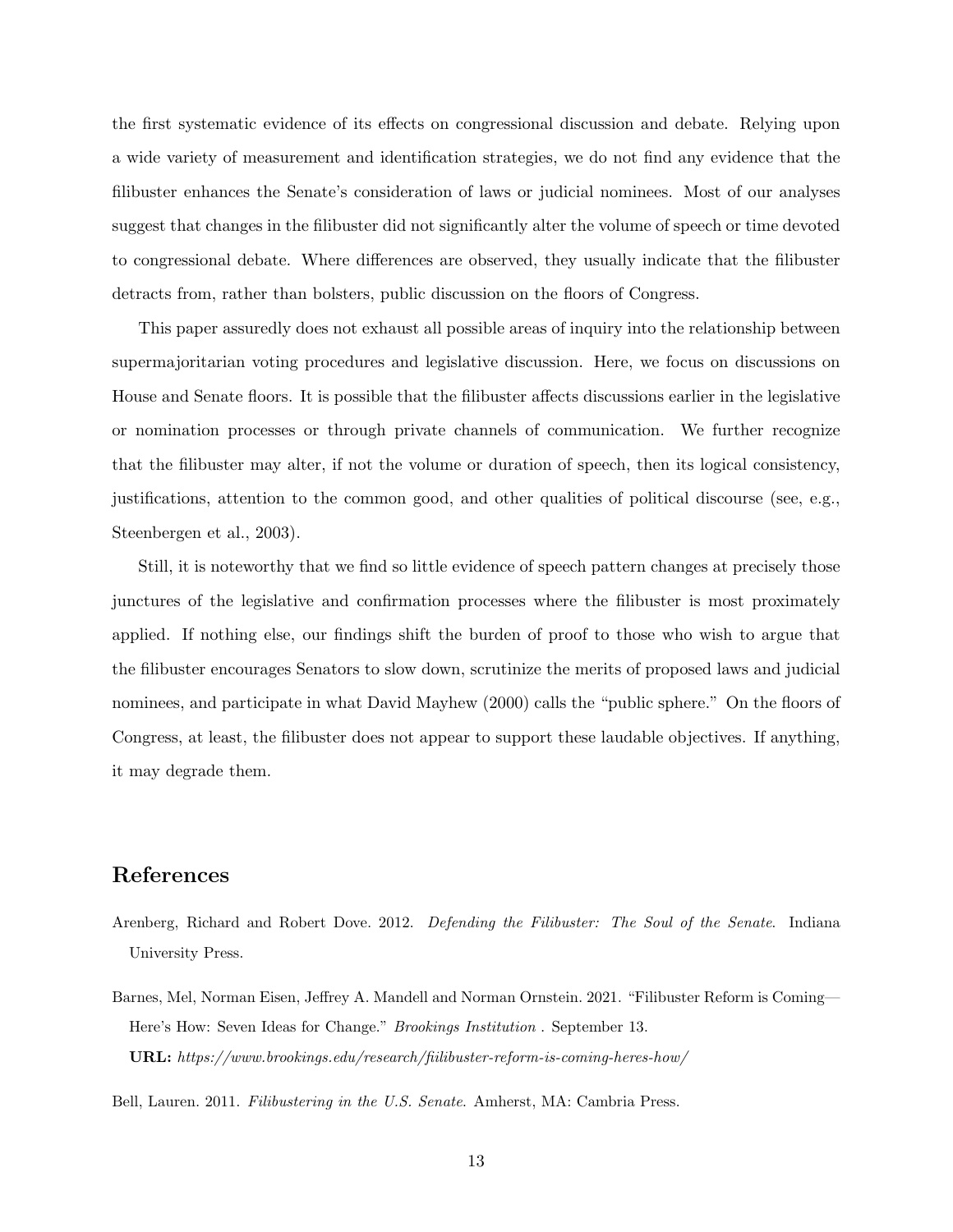- Binder, Sarah A. and Steven S. Smith. 1997. Politics or Principle? Filibustering in the United States Senate. Washington, D.C.: Brookings Institution.
- Brian, Danielle. 2021. "A Practical Way Forward on Filibuster Reform." Project on Government Oversight. URL: https://www.pogo.org/letter/2021/06/a-practical-way-forward-on-filibuster-reform/
- Burdette, Franklin L. 1940. Filibustering in the Senate. Princeton, NJ: Princeton University Press.
- Byrd, Robert C. 1988. The Senate, 1789–1989: Addresses on the History of the United States Senate. Washington D.C.: U.S. G.P.O.
- Curry, James M. and Frances E. Lee. 2020. The Limits of Party: Congress and Lawmaking in a Polarized Era. Chicago, IL: The University of Chicago Press.
- Davis, Christopher and Valerie Heitshusen. 2013. "Proposals to Change the Operation of Cloture in the Senate." Congressional Research Service . January 11. URL: https://crsreports.congress.gov/product/pdf/R/R41342
- Fong, Christian and Keith Krehbiel. 2018. "Limited Obstruction." American Political Science Review  $112(1):1-14.$
- Fredrickson, Caroline. 2020. "The Case Against the Filibuster." Brennan Center for Justice . October 30. URL: https://www.brennancenter.org/our-work/research-reports/case-against-filibuster
- Gentzkow, Matthew, Jesse M. Shapiro and Matt Taddy. 2018. Congressional Record for the 43rd-114th Congresses: Parsed Speeches and Phrase Counts. Palo Alto, CA: Stanford Libraries.
- Grimmer, Justin. 2013. Representational Style in Congress: What Legislators Say and Why It Matters. Cambridge University Press.
- Hill, Kim Quaile and Patricia A. Hurley. 2002. "Symbolic Speeches in the U.S. Senate and Their Representational Implications." Journal of Politics 64(1):219–231.
- Jentleson, Adam. 2021. Kill Switch: The Rise of the Modern Senate and the Crippling of American Democracy. Liveright.
- Klein, Ezra. 2020. "The Definitive Case for Ending the Filibuster." Vox. October 1. URL: http://www.vox.com/21424582/filibuster-joe-biden-2020-senate-democrats-abolish-trump
- Koger, Gregory. 2020. Filibustering: A Political History of Obstruction in the House and Senate. University of Chicago Press.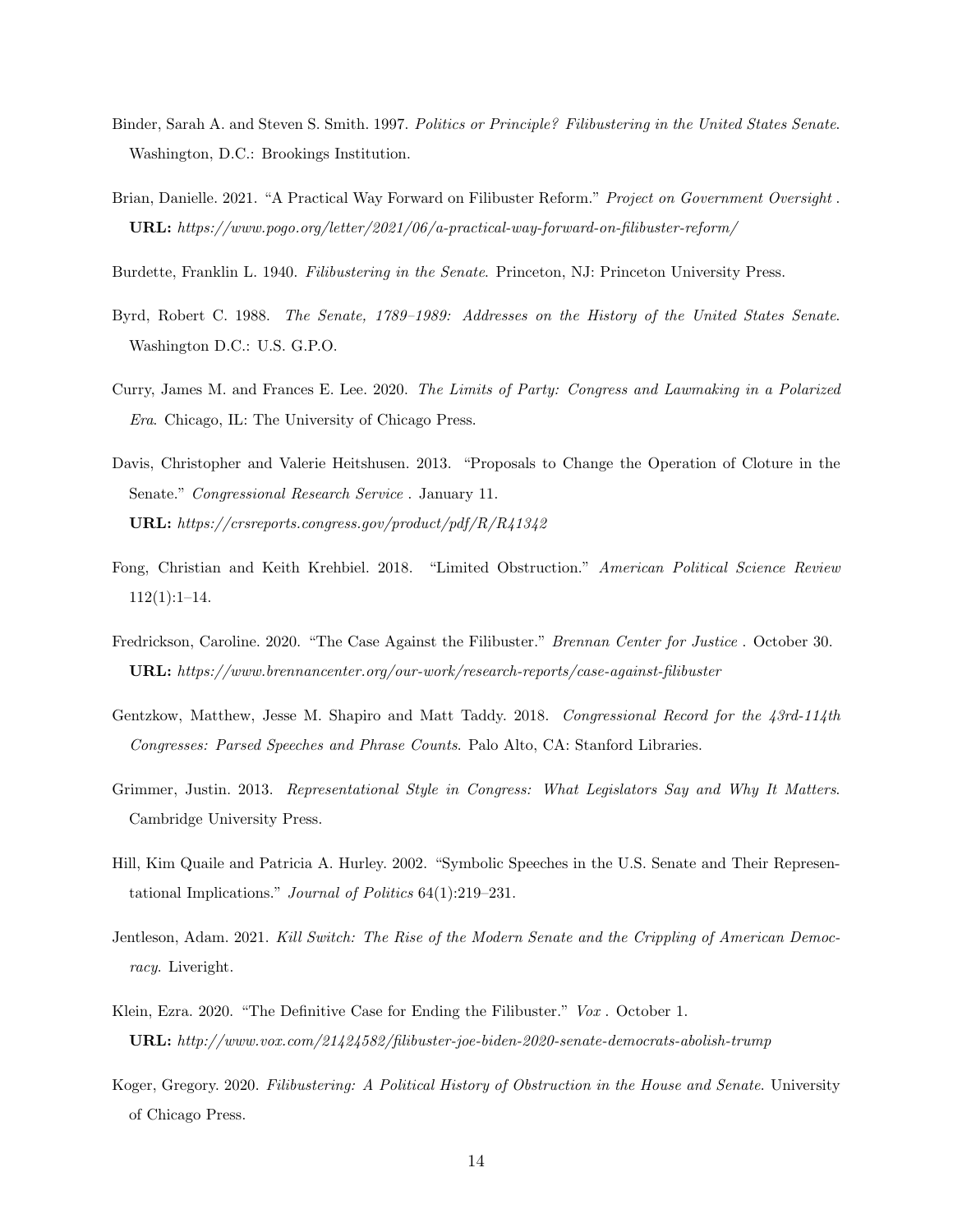- Krehbiel, Keith. 2017. Majoritarianism, Majoritarian Tension, and the Reed Revolution. In Governing in a Polarized Age: Elections, Parties, and Political Representation in America, ed. Alan Gerber and Eric Schickler. New York, NY: Cambridge University Press pp. 328–370.
- Litt, David. 2021. "We Already Got Rid of the Filibuster Once Before." The Atlantic. March 8. URL: www.theatlantic.com/ideas/archive/2021/03/we-already-got-rid-filibuster-once-before/618201/
- Maltzman, Forrest and Lee Sigelman. 1996. "The Politics of Talk: Unconstrained Floor Time in the U.S. House of Representatives." The Journal of Politics 58(3):819–830.
- Mann, Thomas and Norman J. Ornstein. 2012. "Let's Just Say It: The Republicans are the Problem." The Washington Post . April 27.
- Marcus, Ruth. 2010. "Why the Filibuster is Frustrating but Necessary." The Washington Post . January 27. URL: https://www.washingtonpost.com/wp-dyn/content/article/2010/01/26/AR2010012603433.html
- Mayhew, David R. 1991. Divided We Govern: Party Control, Lawmaking, and Investigations, 1946-1990. New Haven: Yale University Press.
- Mayhew, David R. 2000. America's Congress: Actions in the Public Sphere, James Madison through Newt Gingrich. New Haven: Yale University Press.
- Reynolds, Molly. 2017. Exceptions to the Rule: The Politics of Filibuster Limitations in the U.S. Senate. Brookings Institution Press.
- Schwartzberg, Melissa. 2014. Counting the Many: The Origins and Limits of Supermajority Rule. Cambridge University Press.
- Steenbergen, Marco, Andre Bachtiger, Markus Sporndli and Jurg Steiner. 2003. "Measuring Political Deliberation: A Discourse Quality Index." Comparative European Politics 1(1):21–48.
- Wawro, Gregory and Eric Schickler. 2006. Filibuster: Obstruction and Lawmaking in the U.S. Senate. Princeton University Press.
- Zelizer, Adam. Forthcoming. "Talking Shops: The Effects of Caucus Discussion on Policy Coalitions." American Journal of Political Science .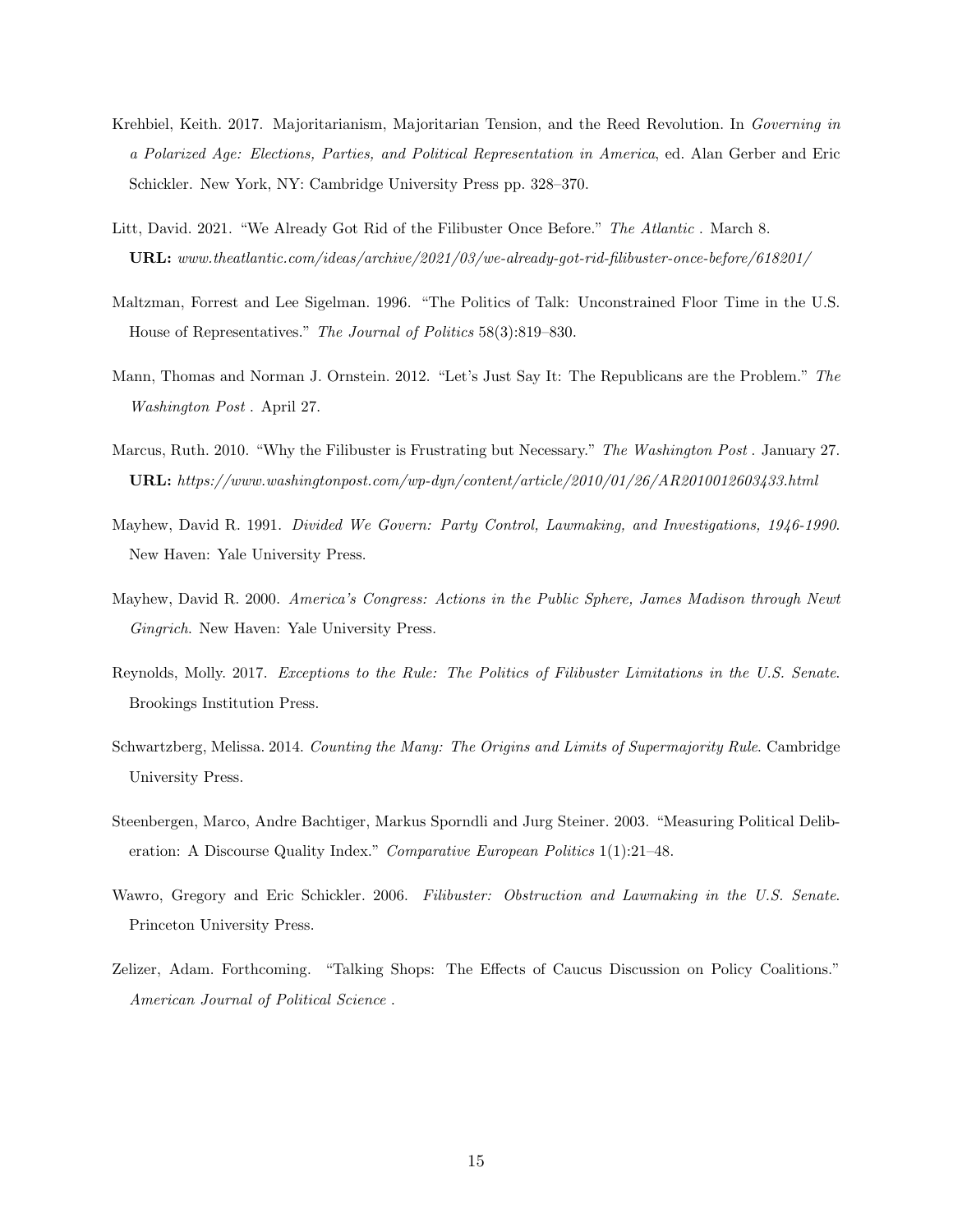# The Filibuster and Legislative Discussion

## Online Appendix

Figure A.1: Number of Cloture Motions Filed over Time (1917–2020) Figure A.2: Average Logged Number of Words Spoken on the Floor per Legislator per Year

Table A.1: Congressional Floor Speech Length and Rule Changes on the Filibuster (Unlogged) Table A.2: Congressional Floor Speech Length and Filibuster Norm Change (Different Cut Points) Table A.3: Congressional Floor Speech Length and Rule Changes on the Filibuster (Majority Party) Table A.4: Congressional Floor Speech Length and Rule Changes on the Filibuster (Minority Party) Table A.5: Congressional Floor Speech Length and Rule Changes on the Filibuster (Democratic Party) Table A.6: Congressional Floor Speech Length and Rule Changes on the Filibuster (Republican Party) Table A.7: Congressional Floor Speech Length and Rule Changes on the Filibuster (Moderate) Table A.8: Congressional Floor Speech Length and Rule Changes on the Filibuster (Extreme)

Table A.9: Time Spent on Successfully Enacted Elements of Majority Party Agendas Table A.10: Time Spent on Failed Elements of Majority Party Agendas Table A.11: Time Spent on Landmark Legislation and Majority Party Agendas (with more covariates)

Table A.12: Discussion of Judicial Nominees and Elimination of the Filibuster in 2013 (Unlogged)

Table A.13: Legislative Discussion of Judicial Nominees in Appellate Courts

Table A.14: Legislative Discussion of all Obama's Judicial Nominees (Failed Nominees Included)

Table A.15: Placebo Test of Legislative Discussion of Judicial Nominees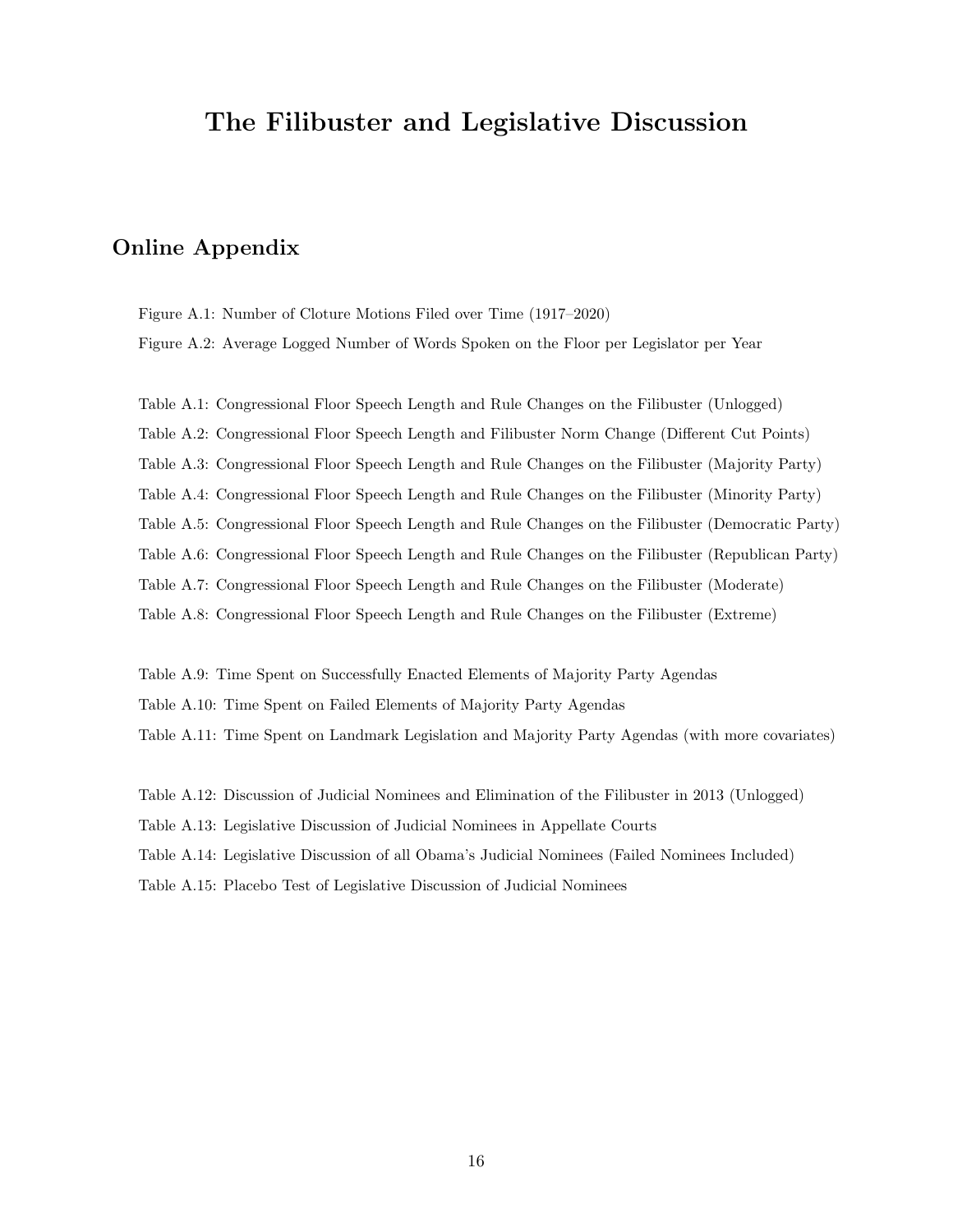

Figure A.1: Number of Cloture Motions Filed over Time (1917-2020)

Figure A.2: Average Logged Number of Words Spoken on the Floor per Legislator per Year



Notes: This figure accounts for the changing number of seats in both chambers over the years. Each dot is the yearly sum of logged word counts divided by the number of seats in each chamber. The fit line is drawn by the non-parametric LOESS.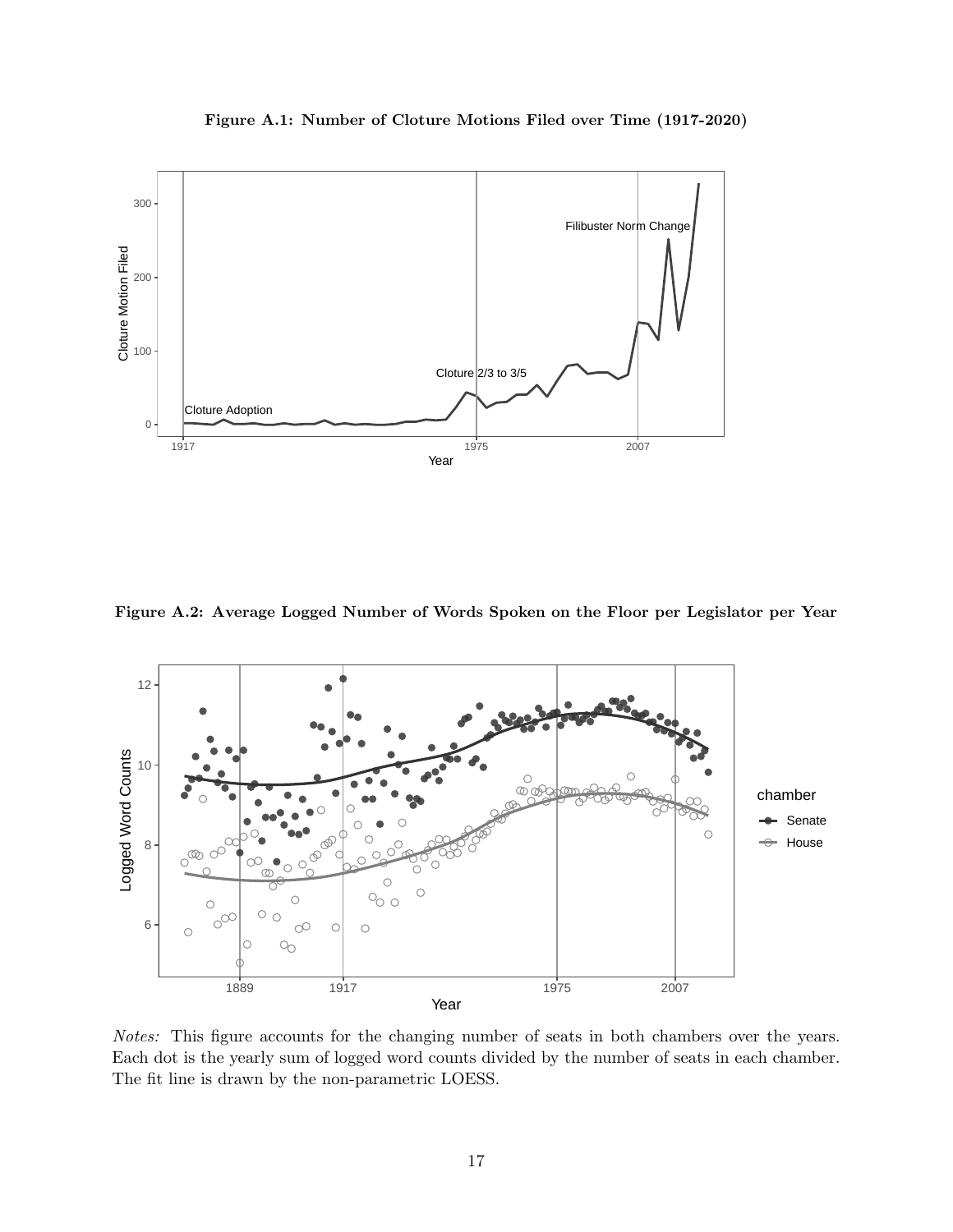|                                | Dependent Variable: Word Counts |                       |                                  |                                                        |                         |  |  |
|--------------------------------|---------------------------------|-----------------------|----------------------------------|--------------------------------------------------------|-------------------------|--|--|
|                                | 1 session                       | $2$ sessions $\,$     | 3 sessions                       | 4 sessions                                             | 5 sessions              |  |  |
|                                | (1)                             | (2)                   | (3)                              | (4)                                                    | (5)                     |  |  |
|                                |                                 |                       | Cloture Adoption in 1917         |                                                        |                         |  |  |
| Cloture Adoption               | $-11,035$                       | $-8,376**$            | $-1,099$                         | $-2,002$                                               | $-2,312$                |  |  |
|                                | (8, 819)                        | (3,798)               | (6,085)                          | (5,956)                                                | (5,708)                 |  |  |
| Observations                   | 2,473                           | 5,206                 | 7,835                            | 10,126                                                 | 12,253                  |  |  |
| $\mathbf{R}^2$                 | 0.749                           | 0.626                 | 0.612                            | 0.594                                                  | $\,0.592\,$             |  |  |
|                                |                                 |                       | <b>Cloture Reduction in 1975</b> |                                                        |                         |  |  |
| Cloture Reduction              | $-939***$                       | 4,577                 | 9,906                            | $12,965***$                                            | $14,178**$              |  |  |
|                                | (209)                           | (3,592)               | (6,510)                          | (6,058)                                                | (5,651)                 |  |  |
| Observations                   | 2,126                           | 4,261                 | 6,478                            | 8,608                                                  | 10,745                  |  |  |
| $\mathbf{R}^2$                 | 0.875                           | 0.828                 | 0.712                            | 0.716                                                  | 0.715                   |  |  |
|                                |                                 |                       |                                  | Norm Change in 2007 to Use Filibuster More Expansively |                         |  |  |
| Filibuster Norm Change         | $-524***$<br>(166)              | $-13,827*$<br>(7,141) | (6,122)                          | $-18,146***$ $-17,481***$<br>(5, 419)                  | $-16,391***$<br>(5,104) |  |  |
| Observations                   | 2,144                           | 4,279                 | 6,535                            | 8,675                                                  | 10,810                  |  |  |
| $R^2$                          | 0.863                           | 0.789                 | 0.785                            | 0.704                                                  | 0.709                   |  |  |
|                                |                                 |                       |                                  | House Disappearing Quorum Eliminated in 1889, 1893     |                         |  |  |
| Filibuster Eliminated in House | 6,244                           | 3,308                 | 2,639                            | 4,342                                                  | 4,004                   |  |  |
|                                | (4, 438)                        | (6,036)               | (2,773)                          | (3,059)                                                | (2,787)                 |  |  |
| Observations                   | 1,650                           | 3,293                 | 5,311                            | 7,053                                                  | 9,150                   |  |  |
| $\mathbf{R}^2$                 | 0.773                           | 0.667                 | 0.659                            | 0.615                                                  | 0.610                   |  |  |

### Table A.1: Congressional Floor Speech Length and Rule Changes on the Filibuster (Unlogged Dependent Variable)

Notes:

1.  ${}^*p<0.1$ ;  ${}^{**}p<0.05$ ;  ${}^{***}p<0.01$ .

2. The regressions are estimate via ordinary least squares.

3. All models include legislator and year fixed effects.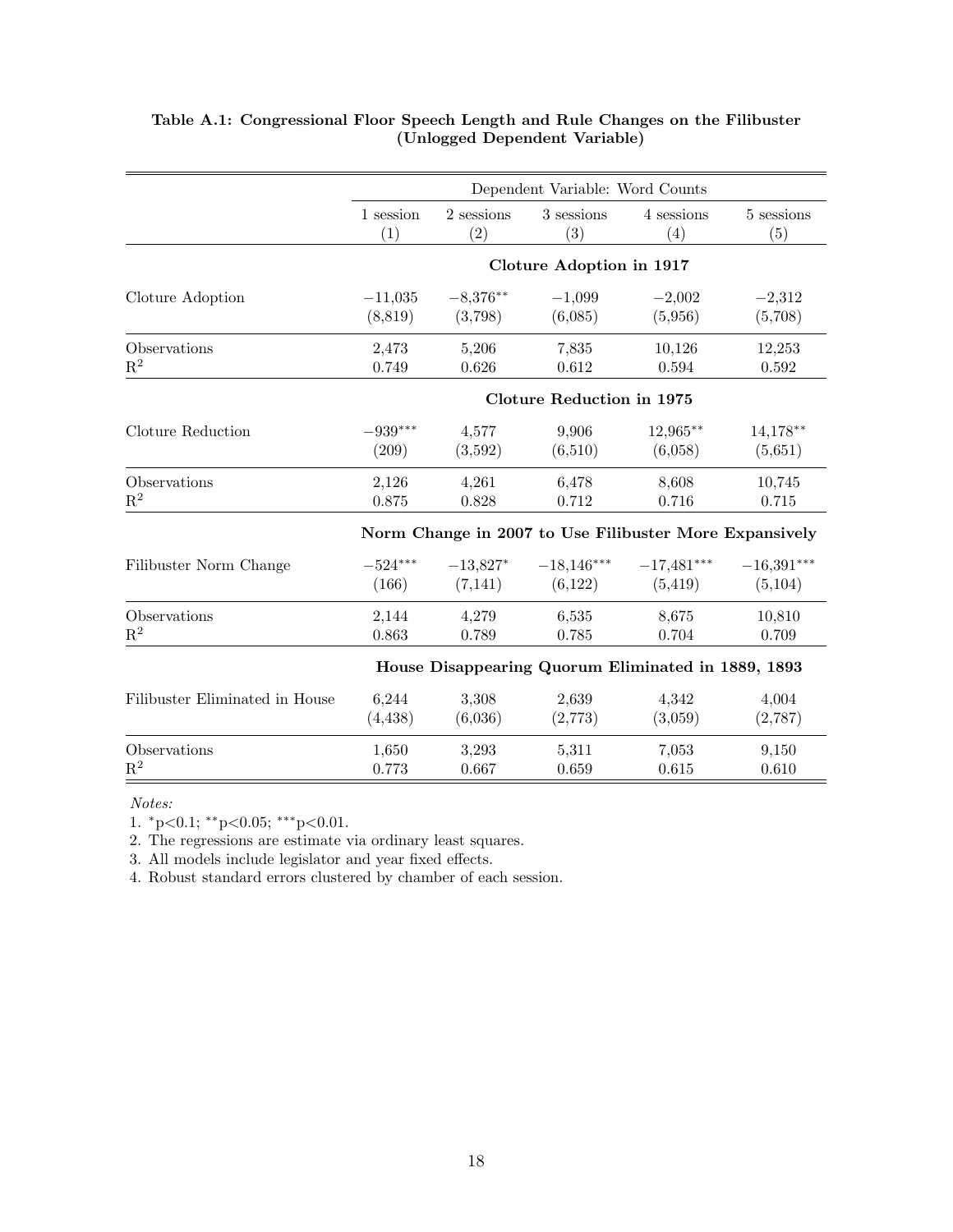|                        |                           | Dependent Variable: Word Counts |                             |                     |            |  |  |
|------------------------|---------------------------|---------------------------------|-----------------------------|---------------------|------------|--|--|
|                        | 1 session                 | 2 sessions                      | 3 sessions                  | 4 sessions          | 5 sessions |  |  |
|                        | (1)                       | (2)                             | (3)                         | (4)                 | (5)        |  |  |
|                        |                           |                                 | Early 2007 as the Cut Point |                     |            |  |  |
| Filibuster Norm Change | $-0.139**$                | $-0.206**$                      | $-0.281**$                  | $-0.231$            | $-0.207$   |  |  |
|                        | (0.010)                   | (0.046)                         | (0.057)                     | (0.159)             | (0.144)    |  |  |
| Observations           | 2,144                     | 4,279                           | 6,535                       | 8,675               | 10,810     |  |  |
| $\mathbf{R}^2$         | 0.863                     | 0.789                           | 0.785                       | 0.704               | 0.709      |  |  |
|                        |                           |                                 | Mid 2007 as the Cut Point   |                     |            |  |  |
| Filibuster Norm Change | 0.068                     | $-0.037$                        | $-0.071$                    | $-0.081$            | $-0.090$   |  |  |
|                        | (0.101)                   | (0.081)                         | (0.123)                     | (0.098)             | (0.103)    |  |  |
| Observations           | 2,269                     | 4,554                           | 6,992                       | 9,256               | 11,357     |  |  |
| $\mathbf{R}^2$         | 0.835                     | 0.775                           | 0.750                       | 0.740               | 0.747      |  |  |
|                        |                           |                                 | Early 2008 as the Cut Point |                     |            |  |  |
| Filibuster Norm Change | $0.133*$                  | $-0.035$                        | $-0.135$                    | $-0.141$            | $-0.139$   |  |  |
|                        | (0.077)                   | (0.098)                         | (0.214)                     | (0.191)             | (0.179)    |  |  |
| Observations           | 2,144                     | 4,282                           | 6,536                       | 8,674               | 9,737      |  |  |
| $\mathbf{R}^2$         | 0.838                     | 0.786                           | 0.695                       | 0.698               | 0.704      |  |  |
|                        | Mid 2008 as the Cut Point |                                 |                             |                     |            |  |  |
| Filibuster Norm Change | 0.121<br>(0.081)          | 0.038<br>(0.078)                | $-0.014$<br>(0.121)         | $-0.037$<br>(0.096) |            |  |  |
| Observations           | 2,268                     | 4,554                           | 6,999                       | 9,255               |            |  |  |
| $\mathbf{R}^2$         | 0.840                     | 0.770                           | 0.745                       | 0.738               |            |  |  |

### Table A.2: Congressional Floor Speech Length and Filibuster Norm Change (Different Cut Points around 2007)

#### Notes:

1.  ${}^*p<0.1$ ;  ${}^*p<0.05$ ;  ${}^{***}p<0.01$ .

2. The regressions are estimate via ordinary least squares.

3. All models include legislator and year fixed effects.

4. Robust standard errors clustered by chamber of each congressional session for models that set early 2007 and early 2008 as the cut point; robust standard errors clustered by chamber of each two years for models that set mid 2007 and mid 2008 as cutpoint.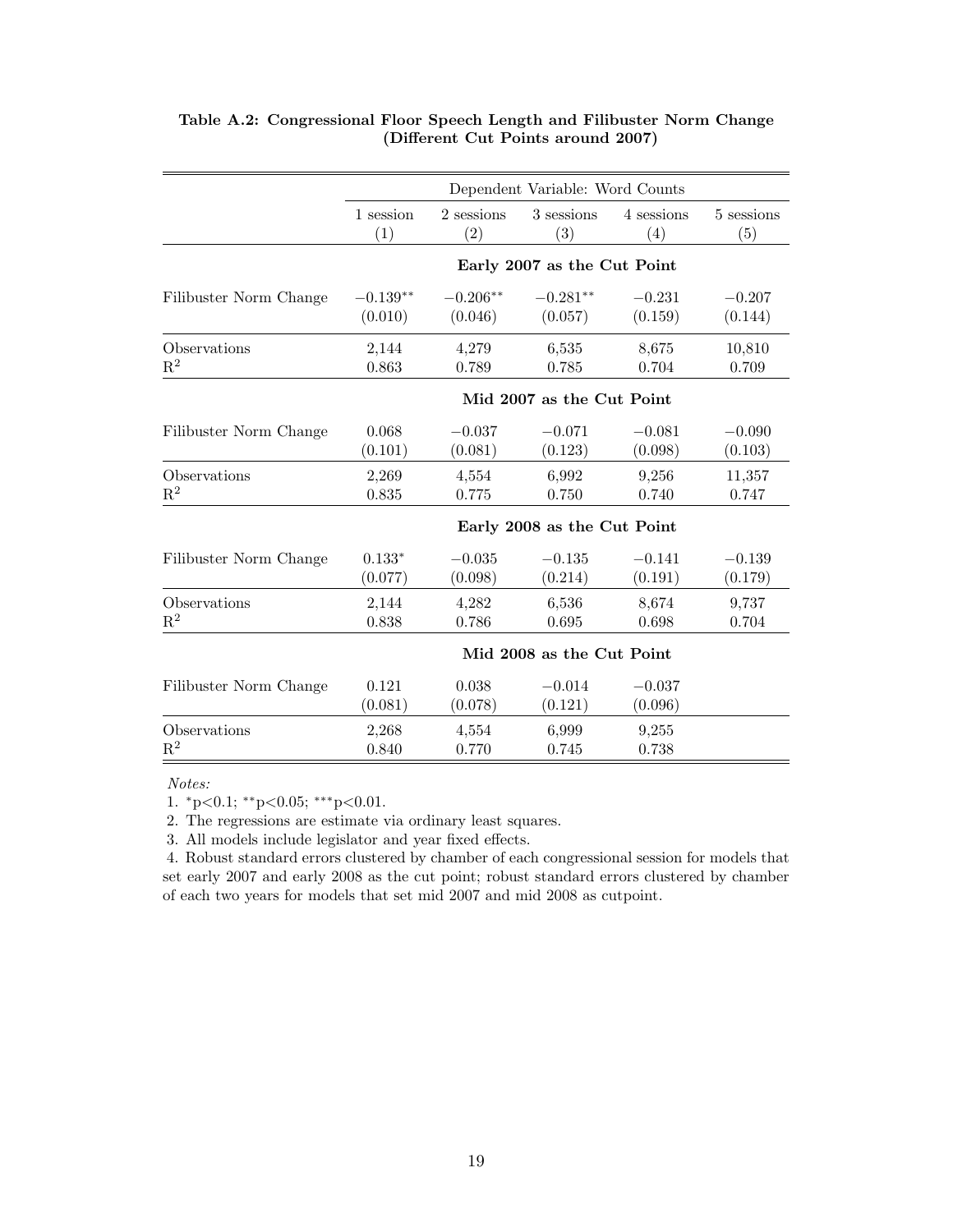|                                | Dependent Variable: Word Counts |            |                                  |                                                    |                                                        |  |
|--------------------------------|---------------------------------|------------|----------------------------------|----------------------------------------------------|--------------------------------------------------------|--|
|                                | 1 session                       | 2 sessions | 3 sessions                       | 4 sessions                                         | 5 sessions                                             |  |
|                                | (1)                             | (2)        | (3)                              | (4)                                                | (5)                                                    |  |
|                                |                                 |            | Cloture Adoption in 1917         |                                                    |                                                        |  |
| Cloture Adoption               | 0.048                           | 0.070      | 0.229                            | $-0.0002$                                          | $-0.034$                                               |  |
|                                | (0.283)                         | (0.462)    | (0.351)                          | (0.344)                                            | (0.310)                                                |  |
| Observations                   | 1,337                           | 2,991      | 4,646                            | 5,897                                              | 7,120                                                  |  |
| $\mathbf{R}^2$                 | 0.729                           | 0.655      | 0.641                            | 0.628                                              | 0.627                                                  |  |
|                                |                                 |            | <b>Cloture Reduction in 1975</b> |                                                    |                                                        |  |
| Cloture Reduction              | $-0.008$                        | $-0.038$   | 0.046                            | 0.086                                              | 0.121                                                  |  |
|                                | (0.011)                         | (0.066)    | (0.275)                          | (0.220)                                            | (0.188)                                                |  |
| Observations                   | 1,300                           | 2,627      | 3,956                            | 5,163                                              | 6,536                                                  |  |
| $\mathbf{R}^2$                 | 0.882                           | 0.830      | 0.721                            | 0.728                                              | 0.728                                                  |  |
|                                |                                 |            |                                  |                                                    | Norm Change in 2007 to Use Filibuster More Expansively |  |
| Filibuster Norm Change         |                                 |            | $-0.515***$<br>(0.114)           | $-0.574$<br>(0.353)                                | $-0.357$<br>(0.266)                                    |  |
| Observations<br>$\mathbf{R}^2$ |                                 |            | 3,547<br>0.816                   | 4,684<br>0.742                                     | 5,855<br>0.743                                         |  |
|                                |                                 |            |                                  | House Disappearing Quorum Eliminated in 1889, 1893 |                                                        |  |
| Filibuster Eliminated in House | 0.843                           | 1.561      | $0.765*$                         | $0.803*$                                           | $0.830**$                                              |  |
|                                | (0.984)                         | (1.426)    | (0.439)                          | (0.423)                                            | (0.351)                                                |  |
| Observations                   | 878                             | 1,909      | 3,158                            | 4,225                                              | 5,458                                                  |  |
| $\mathbf{R}^2$                 | 0.857                           | 0.721      | 0.689                            | 0.670                                              | 0.657                                                  |  |

## Table A.3: Congressional Floor Speech Length and Rule Changes on the Filibuster (Majority Party Only)

Notes:

1.  ${}^*p<0.1$ ;  ${}^{**}p<0.05$ ;  ${}^{***}p<0.01$ .

2. The regressions are estimate via ordinary least squares.

3. All models include legislator and year fixed effects.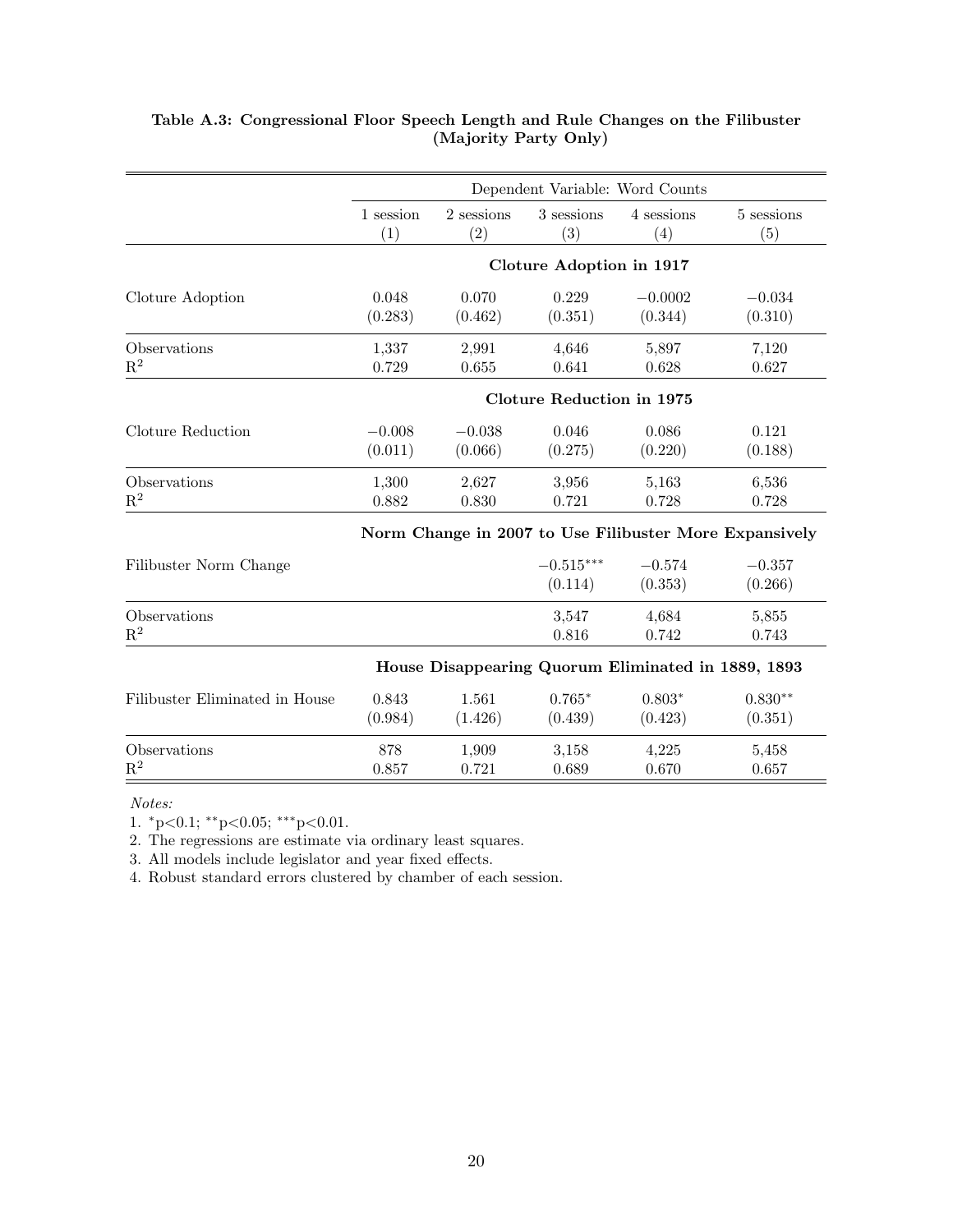|                                | Dependent Variable: Word Counts |            |                                  |                                                    |                                                        |  |
|--------------------------------|---------------------------------|------------|----------------------------------|----------------------------------------------------|--------------------------------------------------------|--|
|                                | 1 session                       | 2 sessions | 3 sessions                       | 4 sessions                                         | 5 sessions                                             |  |
|                                | (1)                             | (2)        | (3)                              | (4)                                                | (5)                                                    |  |
|                                |                                 |            | Cloture Adoption in 1917         |                                                    |                                                        |  |
| Cloture Adoption               | 0.230                           | $-0.052$   | 0.116                            | 0.053                                              | 0.031                                                  |  |
|                                | (0.293)                         | (0.655)    | (0.520)                          | (0.454)                                            | (0.421)                                                |  |
| Observations                   | 1,136                           | 2,215      | 3,189                            | 4,229                                              | 5,133                                                  |  |
| $\mathbf{R}^2$                 | 0.774                           | 0.724      | $0.697\,$                        | 0.664                                              | 0.648                                                  |  |
|                                |                                 |            | <b>Cloture Reduction in 1975</b> |                                                    |                                                        |  |
| Cloture Reduction              | $-0.051$                        | $-0.237$   | $-0.085$                         | $-0.089$                                           | $-0.038$                                               |  |
|                                | (0.064)                         | (0.147)    | (0.235)                          | (0.199)                                            | (0.179)                                                |  |
| Observations                   | 826                             | 1,634      | 2,522                            | 3,445                                              | 4,209                                                  |  |
| $\mathbf{R}^2$                 | 0.867                           | 0.833      | 0.703                            | 0.715                                              | 0.714                                                  |  |
|                                |                                 |            |                                  |                                                    | Norm Change in 2007 to Use Filibuster More Expansively |  |
| Filibuster Norm Change         |                                 |            | $-0.367***$<br>(0.063)           | $-0.219$<br>(0.461)                                | $-0.127$<br>(0.283)                                    |  |
| Observations<br>$\mathbf{R}^2$ |                                 |            | 2,988<br>0.842                   | 3,991<br>0.745                                     | 4,955<br>0.746                                         |  |
|                                |                                 |            |                                  | House Disappearing Quorum Eliminated in 1889, 1893 |                                                        |  |
| Filibuster Eliminated in House | 1.070                           | 1.205      | 0.802                            | 0.692                                              | 0.638                                                  |  |
|                                | (1.277)                         | (1.396)    | (0.589)                          | (0.541)                                            | (0.474)                                                |  |
| Observations                   | 772                             | 1,384      | 2,153                            | 2,828                                              | 3,692                                                  |  |
| $\mathbf{R}^2$                 | 0.838                           | 0.713      | 0.716                            | 0.662                                              | 0.665                                                  |  |

## Table A.4: Congressional Floor Speech Length and Rule Changes on the Filibuster (Minority Party Only)

Notes:

1.  ${}^*p<0.1$ ;  ${}^{**}p<0.05$ ;  ${}^{***}p<0.01$ .

2. The regressions are estimate via ordinary least squares.

3. All models include legislator and year fixed effects.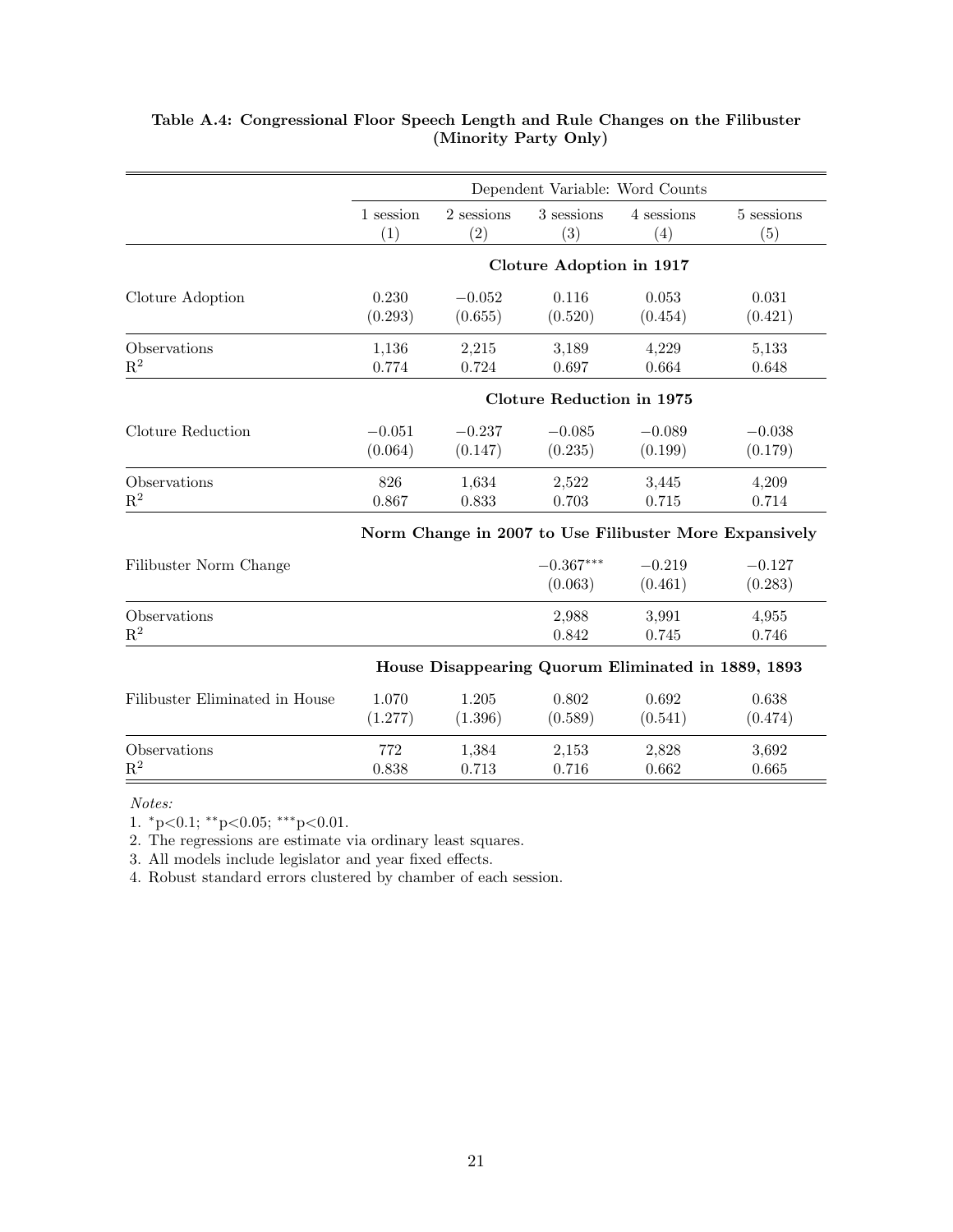|                                | Dependent Variable: Word Counts |                                                    |                                  |            |                                                        |  |
|--------------------------------|---------------------------------|----------------------------------------------------|----------------------------------|------------|--------------------------------------------------------|--|
|                                | 1 session                       | 2 sessions                                         | 3 sessions                       | 4 sessions | 5 sessions                                             |  |
|                                | (1)                             | (2)                                                | (3)                              | (4)        | (5)                                                    |  |
|                                |                                 |                                                    | Cloture Adoption in 1917         |            |                                                        |  |
| Cloture Adoption               | 0.060                           | 0.067                                              | 0.163                            | 0.144      | 0.069                                                  |  |
|                                | (0.283)                         | (0.446)                                            | (0.333)                          | (0.315)    | (0.297)                                                |  |
| Observations                   | 1,337                           | 2,991                                              | 4,646                            | 5,897      | 7,120                                                  |  |
| $R^2$                          | 0.729                           | 0.655                                              | 0.641                            | 0.628      | 0.627                                                  |  |
|                                |                                 |                                                    | <b>Cloture Reduction in 1975</b> |            |                                                        |  |
| Cloture Reduction              | 0.001                           | $-0.033$                                           | 0.054                            | 0.061      | 0.025                                                  |  |
|                                | (0.011)                         | (0.068)                                            | (0.277)                          | (0.224)    | (0.197)                                                |  |
| Observations                   | 1,300                           | 2,627                                              | 3,956                            | 5,163      | 6,536                                                  |  |
| $\mathbf{R}^2$                 | 0.882                           | 0.830                                              | 0.721                            | 0.728      | 0.728                                                  |  |
|                                |                                 |                                                    |                                  |            | Norm Change in 2007 to Use Filibuster More Expansively |  |
| Filibuster Norm Change         | $-0.167***$                     | $-0.252***$                                        | $-0.314***$                      | $-0.279$   | $-0.249$                                               |  |
|                                | (0.010)                         | (0.046)                                            | (0.054)                          | (0.187)    | (0.168)                                                |  |
| Observations                   | 1,064                           | 2,192                                              | 3,270                            | 4,291      | 5,255                                                  |  |
| $R^2$                          | 0.884                           | 0.802                                              | 0.795                            | 0.702      | 0.706                                                  |  |
|                                |                                 | House Disappearing Quorum Eliminated in 1889, 1893 |                                  |            |                                                        |  |
| Filibuster Eliminated in House | $-0.450$                        | 0.241                                              | 0.356                            | 0.454      | 0.428                                                  |  |
|                                | (0.709)                         | (0.855)                                            | (0.365)                          | (0.344)    | (0.325)                                                |  |
| Observations                   | 803                             | 1,761                                              | 2,924                            | 3,599      | 4,541                                                  |  |
| $\mathbf{R}^2$                 | 0.745                           | 0.651                                              | 0.638                            | 0.580      | 0.587                                                  |  |

### Table A.5: Congressional Floor Speech Length and Rule Changes on the Filibuster (Democratic Party Only)

Notes:

1. <sup>∗</sup>p<0.1; ∗∗p<0.05; ∗∗∗p<0.01.

2. The regressions are estimate via ordinary least squares.

3. All models include legislator and year fixed effects.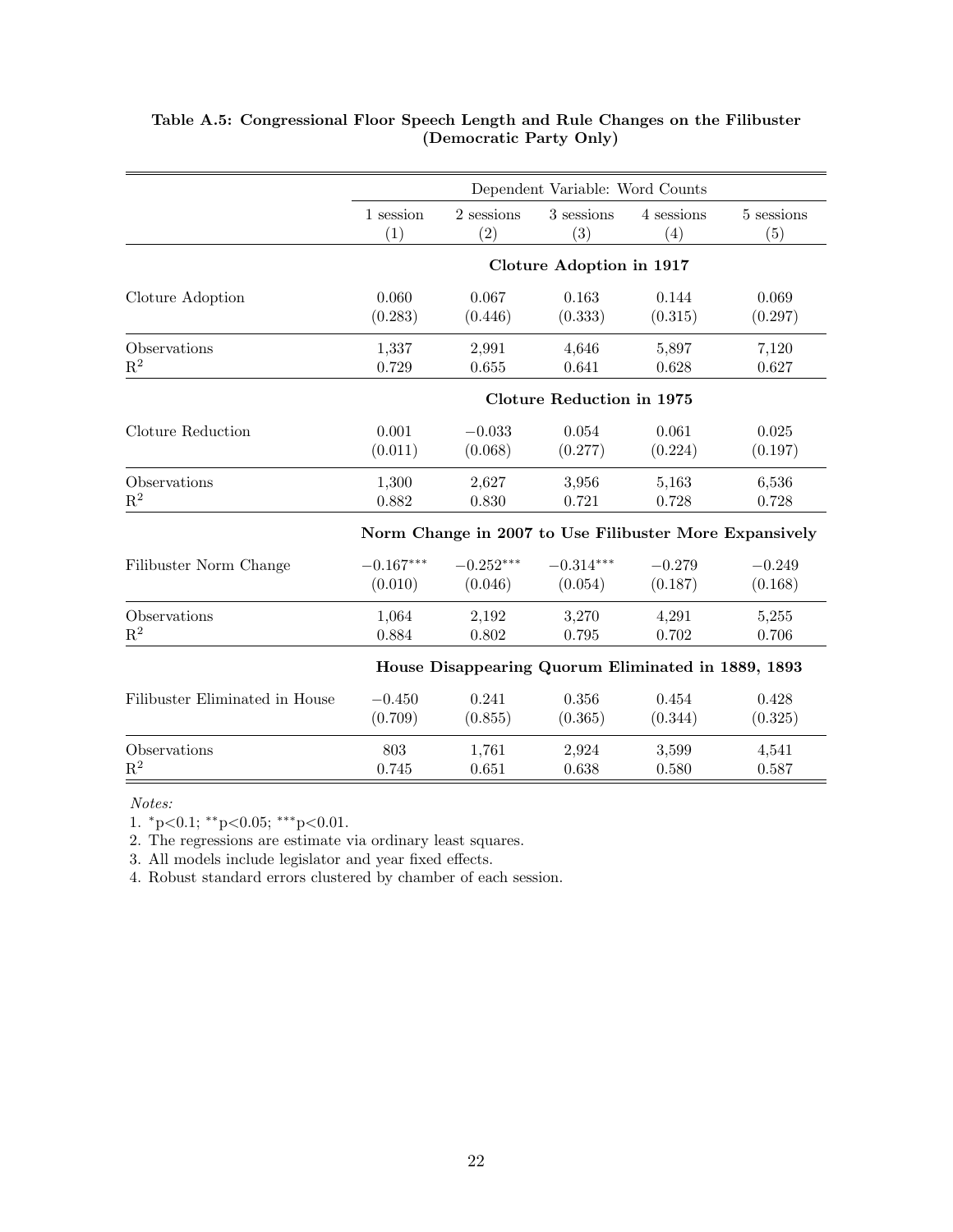|                                | Dependent Variable: Word Counts  |            |                                                    |            |                                                        |  |  |
|--------------------------------|----------------------------------|------------|----------------------------------------------------|------------|--------------------------------------------------------|--|--|
|                                | 1 session                        | 2 sessions | 3 sessions                                         | 4 sessions | 5 sessions                                             |  |  |
|                                | (1)                              | (2)        | (3)                                                | (4)        | (5)                                                    |  |  |
|                                |                                  |            | Cloture Adoption in 1917                           |            |                                                        |  |  |
| Cloture Adoption               | 0.230                            | $-0.175$   | $-0.180$                                           | $-0.273$   | $-0.272$                                               |  |  |
|                                | (0.293)                          | (0.661)    | (0.507)                                            | (0.460)    | (0.405)                                                |  |  |
| Observations                   | 1,136                            | 2,347      | 3,784                                              | 5,023      | 6,228                                                  |  |  |
| $\mathbf{R}^2$                 | 0.774                            | 0.650      | 0.636                                              | 0.620      | 0.619                                                  |  |  |
|                                | <b>Cloture Reduction in 1975</b> |            |                                                    |            |                                                        |  |  |
| Cloture Reduction              | $-0.051$                         | $-0.237$   | $-0.085$                                           | $-0.026$   | 0.021                                                  |  |  |
|                                | (0.064)                          | (0.147)    | (0.235)                                            | (0.213)    | (0.193)                                                |  |  |
| Observations                   | 826                              | 1,634      | 2,522                                              | 3,460      | 4,242                                                  |  |  |
| $\mathbf{R}^2$                 | 0.867                            | 0.833      | 0.703                                              | 0.711      | 0.716                                                  |  |  |
|                                |                                  |            |                                                    |            | Norm Change in 2007 to Use Filibuster More Expansively |  |  |
| Filibuster Norm Change         | $-0.124***$                      | $-0.179*$  | $-0.259***$                                        | $-0.188$   | $-0.168$                                               |  |  |
|                                | (0.011)                          | (0.094)    | (0.090)                                            | (0.156)    | (0.138)                                                |  |  |
| Observations                   | 1,072                            | 2,071      | 3,238                                              | 4,349      | 5,514                                                  |  |  |
| $\mathbf{R}^2$                 | 0.844                            | 0.785      | 0.780                                              | 0.712      | 0.717                                                  |  |  |
|                                |                                  |            | House Disappearing Quorum Eliminated in 1889, 1893 |            |                                                        |  |  |
| Filibuster Eliminated in House | $-0.131$                         | 0.293      | 0.354                                              | 0.466      | 0.418                                                  |  |  |
|                                | (0.764)                          | (0.899)    | (0.494)                                            | (0.474)    | (0.417)                                                |  |  |
| Observations                   | 836                              | 1,500      | 2,290                                              | 3,301      | 4,326                                                  |  |  |
| $\mathbf{R}^2$                 | 0.802                            | 0.686      | 0.685                                              | 0.653      | 0.634                                                  |  |  |

### Table A.6: Congressional Floor Speech Length and Rule Changes on the Filibuster (Republican Party Only)

Notes:

1.  ${}^*p<0.1$ ;  ${}^{**}p<0.05$ ;  ${}^{***}p<0.01$ .

2. The regressions are estimate via ordinary least squares.

3. All models include legislator and year fixed effects.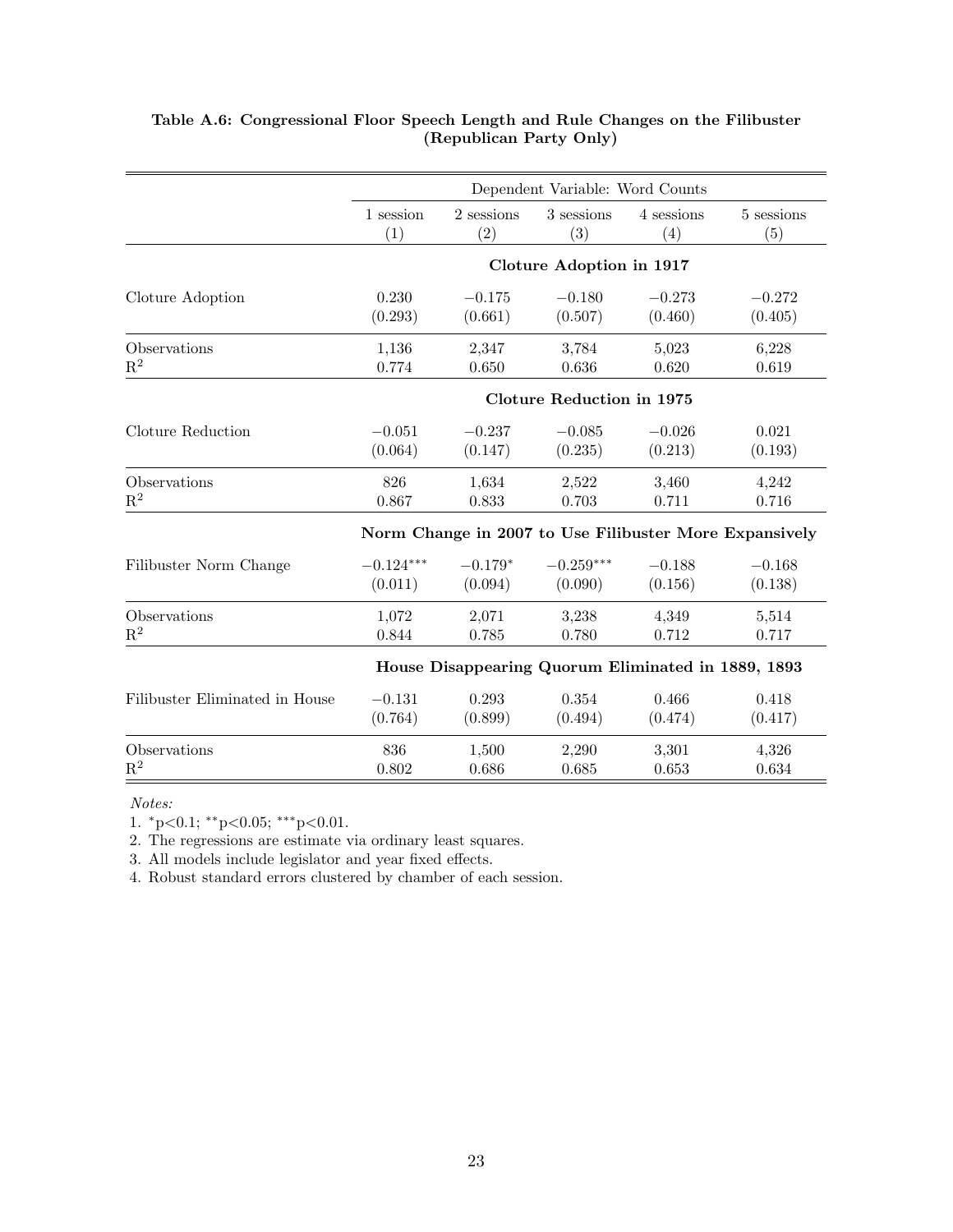|                                |             |             | Dependent Variable: Word Counts  |                                                    |                                                        |
|--------------------------------|-------------|-------------|----------------------------------|----------------------------------------------------|--------------------------------------------------------|
|                                | 1 session   | 2 sessions  | 3 sessions                       | 4 sessions                                         | 5 sessions                                             |
|                                | (1)         | (2)         | (3)                              | (4)                                                | (5)                                                    |
|                                |             |             | Cloture Adoption in 1917         |                                                    |                                                        |
| Cloture Adoption               | 0.192       | 0.111       | 0.208                            | 0.094                                              | 0.088                                                  |
|                                | (0.349)     | (0.541)     | (0.442)                          | (0.404)                                            | (0.378)                                                |
| Observations                   | 1,219       | 2,544       | 3,823                            | 4,961                                              | 6,021                                                  |
| $\mathbf{R}^2$                 | 0.760       | 0.644       | 0.637                            | 0.618                                              | 0.618                                                  |
|                                |             |             | <b>Cloture Reduction in 1975</b> |                                                    |                                                        |
| Cloture Reduction              | $0.033**$   | $-0.156$    | $-0.053$                         | $-0.047$                                           | $-0.079$                                               |
|                                | (0.015)     | (0.143)     | (0.260)                          | (0.207)                                            | (0.190)                                                |
| Observations                   | 1,040       | 2,098       | 3,197                            | 4,250                                              | 5,311                                                  |
| $\mathbf{R}^2$                 | 0.872       | 0.830       | 0.733                            | 0.744                                              | 0.742                                                  |
|                                |             |             |                                  |                                                    | Norm Change in 2007 to Use Filibuster More Expansively |
| Filibuster Norm Change         | $-0.172***$ | $-0.209***$ | $-0.307**$                       | $-0.291*$                                          | $-0.260*$                                              |
|                                | (0.003)     | (0.078)     | (0.093)                          | (0.166)                                            | (0.151)                                                |
| Observations                   | 1,089       | 2,166       | 3,291                            | 4,368                                              | 5,443                                                  |
| $\mathbf{R}^2$                 | 0.866       | 0.801       | 0.789                            | 0.715                                              | 0.719                                                  |
|                                |             |             |                                  | House Disappearing Quorum Eliminated in 1889, 1893 |                                                        |
| Filibuster Eliminated in House | $-0.416$    | 0.382       | 0.327                            | 0.454                                              | 0.389                                                  |
|                                | (0.645)     | (0.870)     | (0.394)                          | (0.403)                                            | (0.373)                                                |
| Observations                   | 790         | 1,581       | 2,565                            | 3,430                                              | 4,456                                                  |
| $\mathbf{R}^2$                 | 0.795       | 0.694       | 0.676                            | 0.633                                              | 0.632                                                  |

## Table A.7: Congressional Floor Speech Length and Rule Changes on the Filibuster (Moderate Legislators Only)

Notes:

1. <sup>∗</sup>p<0.1; ∗∗p<0.05; ∗∗∗p<0.01.

2. The regressions are estimate via ordinary least squares.

3. All models include legislator and year fixed effects.

4. Robust standard errors clustered by chamber of each session.

5. Moderate legislators have DW-NOMINATE scores within the interquartile range of their congressional sessions.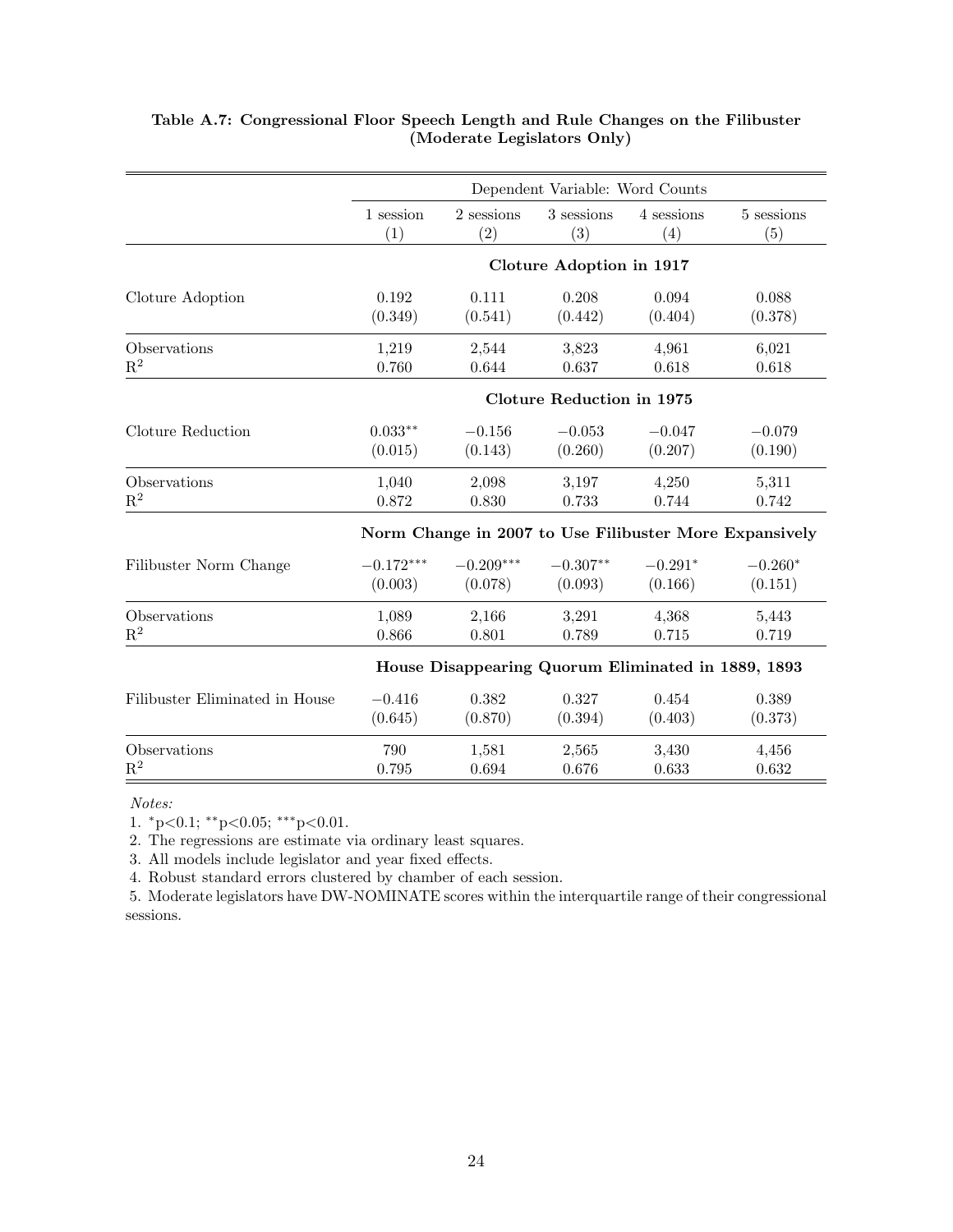|                                | Dependent Variable: Word Counts |             |                                  |                                                    |                                                        |  |
|--------------------------------|---------------------------------|-------------|----------------------------------|----------------------------------------------------|--------------------------------------------------------|--|
|                                | 1 session                       | 2 sessions  | 3 sessions                       | 4 sessions                                         | 5 sessions                                             |  |
|                                | (1)                             | (2)         | (3)                              | (4)                                                | (5)                                                    |  |
|                                |                                 |             | Cloture Adoption in 1917         |                                                    |                                                        |  |
| Cloture Adoption               | 0.006                           | $-0.232$    | $-0.195$                         | $-0.187$                                           | $-0.242$                                               |  |
|                                | (0.242)                         | (0.569)     | (0.400)                          | (0.369)                                            | (0.328)                                                |  |
| Observations                   | 1,248                           | 2,636       | 3,975                            | 5,116                                              | 6,176                                                  |  |
| $R^2$                          | 0.743                           | 0.630       | 0.615                            | 0.597                                              | 0.590                                                  |  |
|                                |                                 |             | <b>Cloture Reduction in 1975</b> |                                                    |                                                        |  |
| Cloture Reduction              | $-0.086$                        | $-0.078$    | 0.055                            | 0.075                                              | 0.103                                                  |  |
|                                | (0.056)                         | (0.130)     | (0.284)                          | (0.236)                                            | (0.210)                                                |  |
| Observations                   | 1,076                           | 2,150       | 3,259                            | 4,334                                              | 5,408                                                  |  |
| $\mathbf{R}^2$                 | 0.879                           | 0.832       | 0.700                            | 0.701                                              | 0.703                                                  |  |
|                                |                                 |             |                                  |                                                    | Norm Change in 2007 to Use Filibuster More Expansively |  |
| Filibuster Norm Change         | $-0.100***$                     | $-0.133***$ | $-0.169***$                      | $-0.119$                                           | $-0.108$                                               |  |
|                                | (0.016)                         | (0.047)     | (0.046)                          | (0.165)                                            | (0.151)                                                |  |
| Observations                   | 1,112                           | 2,220       | 3,391                            | 4,496                                              | 5,590                                                  |  |
| $R^2$                          | 0.857                           | 0.780       | 0.785                            | 0.696                                              | 0.701                                                  |  |
|                                |                                 |             |                                  | House Disappearing Quorum Eliminated in 1889, 1893 |                                                        |  |
| Filibuster Eliminated in House | $-0.222$                        | 0.219       | 0.415                            | 0.518                                              | 0.495                                                  |  |
|                                | (0.883)                         | (0.894)     | (0.439)                          | (0.421)                                            | (0.384)                                                |  |
| Observations                   | 849                             | 1,697       | 2,725                            | 3,602                                              | 4,675                                                  |  |
| $\mathbf{R}^2$                 | 0.764                           | 0.660       | 0.664                            | 0.621                                              | 0.612                                                  |  |

## Table A.8: Congressional Floor Speech Length and Rule Changes on the Filibuster (Extreme Legislators Only)

Notes:

1. <sup>∗</sup>p<0.1; ∗∗p<0.05; ∗∗∗p<0.01.

2. The regressions are estimate via ordinary least squares.

3. All models include legislator and year fixed effects.

4. Robust standard errors clustered by chamber of each session.

5. Extreme legislators have DW-NOMINATE scores outside the interquartile range of their congressional sessions.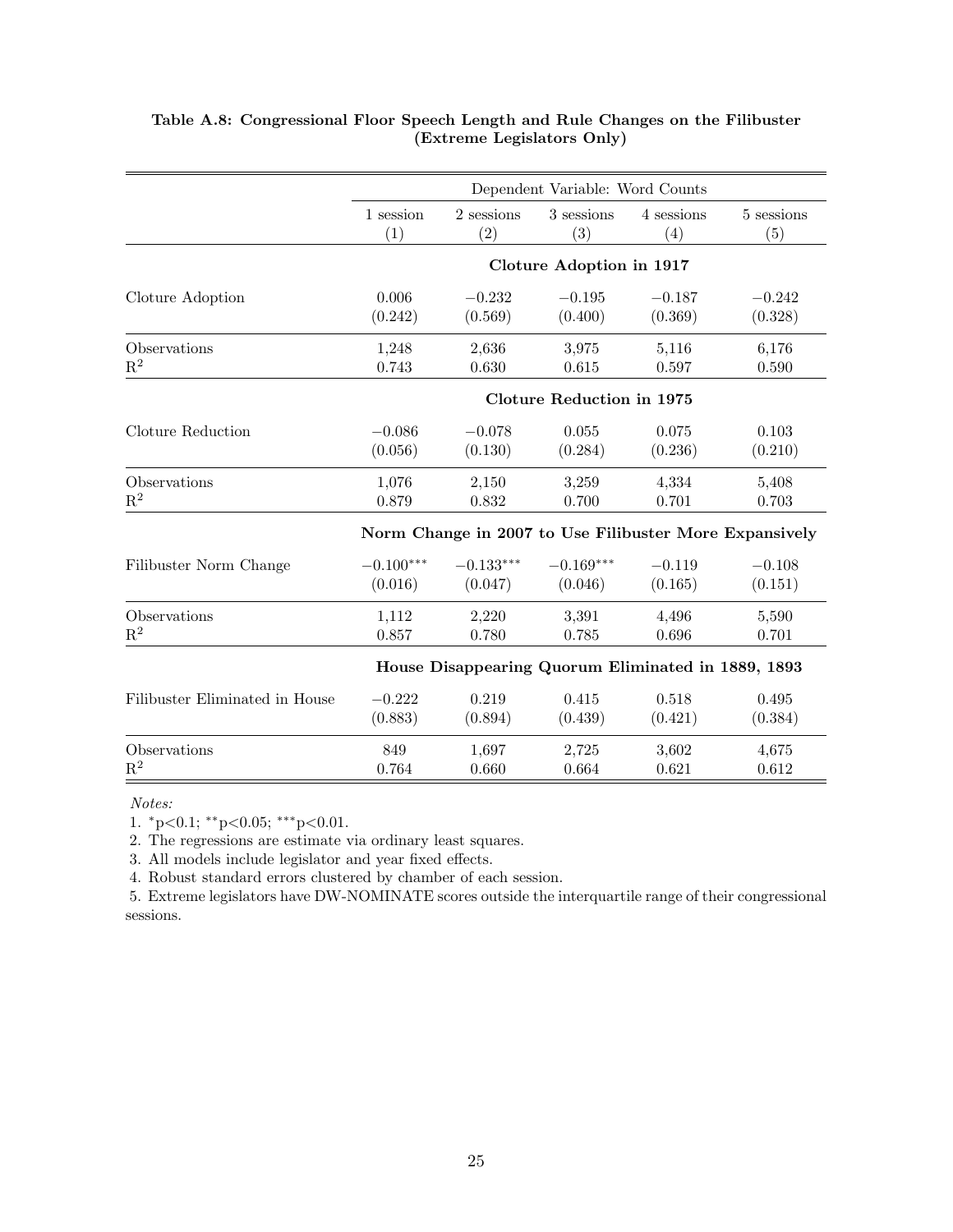|                           | Dependent Variable: Considering Days in Senate |                                 |                                 |                                 |                       |
|---------------------------|------------------------------------------------|---------------------------------|---------------------------------|---------------------------------|-----------------------|
|                           | 1 session<br>(1)                               | 2 sessions<br>$\left( 2\right)$ | 3 sessions<br>$\left( 3\right)$ | 4 sessions<br>$\left( 4\right)$ | 5 sessions<br>(5)     |
| Filibuster Norm Change    | 3.124                                          | 1.962                           | $-1.690$                        | $-0.329$                        | 3.472                 |
| Considering Days in House | (2.773)<br>$0.746**$                           | (4.295)<br>0.336                | (3.630)<br>0.281                | (3.108)<br>$0.335**$            | (2.307)<br>$0.224*$   |
| Introduced in Senate      | (0.322)<br>3.608                               | (0.212)<br>3.878                | (0.179)<br>$4.698*$             | (0.156)<br>$4.496**$            | (0.114)<br>$5.258***$ |
| Divided Government        | (3.583)                                        | (2.898)<br>$-1.005$             | (2.585)<br>1.557                | (2.093)<br>0.130                | (1.820)<br>$-2.812*$  |
| Divided Chambers          |                                                | (3.637)                         | (3.183)<br>$-5.156$             | (2.136)<br>$-4.883**$           | (1.575)<br>$-1.697$   |
|                           |                                                |                                 | (3.301)                         | (2.390)                         | (1.824)               |
| Senate Polarization       |                                                | 107.203<br>(103.592)            | 117.482<br>(98.473)             | 94.801<br>(74.061)              | 2.760<br>(44.580)     |
| Constant                  | 2.597<br>(3.818)                               | $-69.134$<br>(71.227)           | $-75.225$<br>(67.740)           | $-60.158$<br>(50.829)           | 3.627<br>(30.640)     |
| Observations<br>$R^2$     | 17<br>0.307                                    | 31<br>0.217                     | 39<br>0.235                     | 49<br>0.238                     | 63<br>0.219           |

Table A.9: Time Spent on Successfully Enacted Elements of Majority Party Agendas (Successful Bills Only)

Notes:

1.  $^*p{<}0.1;$   $^{**}p{<}0.05;$   $^{***}p{<}0.01.$ 

2. The regressions are estimate via ordinary least squares.

3. Budget reconciliation bills are excluded.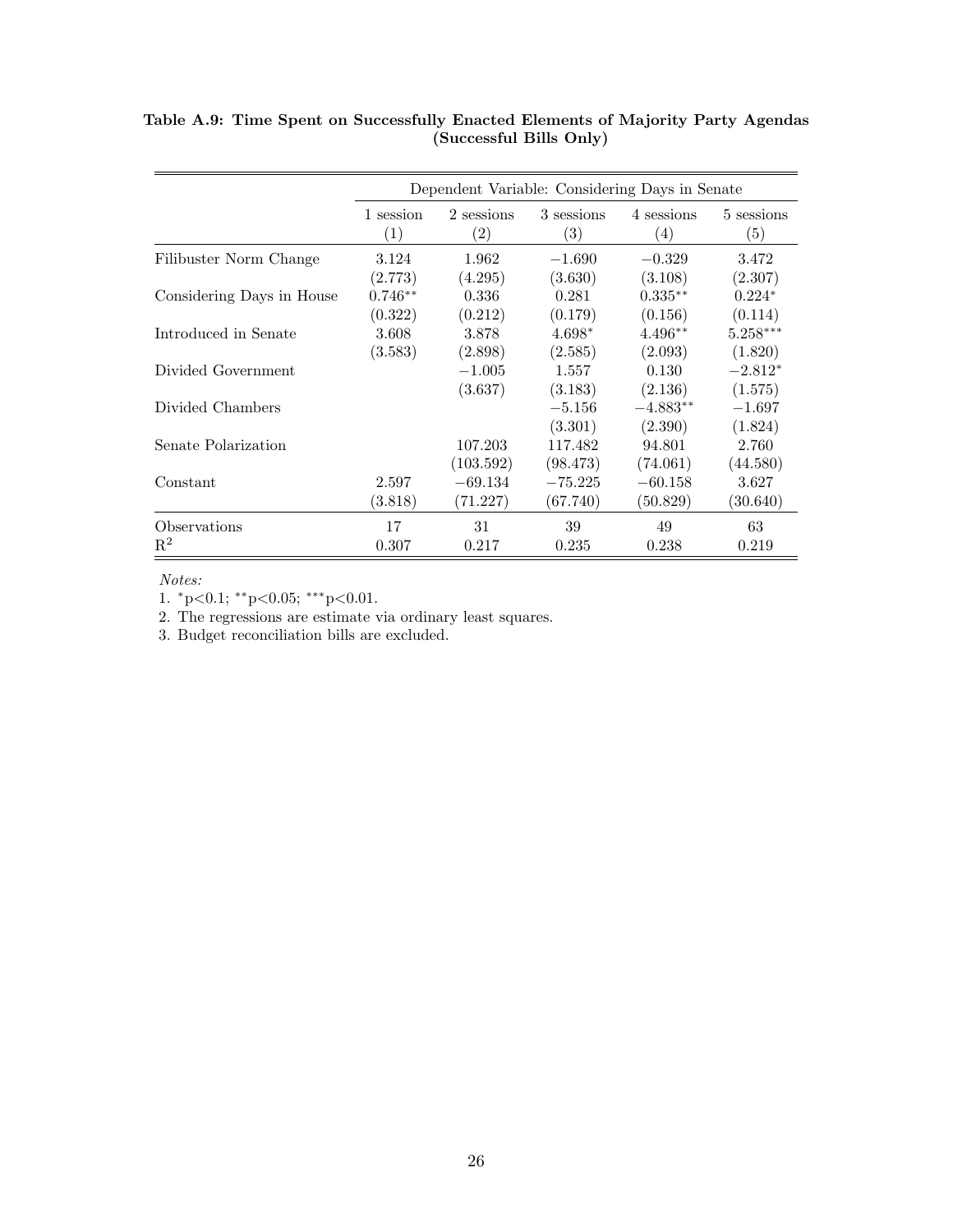|                           | Dependent Variable: Considering Days in Senate |                                 |                                 |                                 |                   |
|---------------------------|------------------------------------------------|---------------------------------|---------------------------------|---------------------------------|-------------------|
|                           | 1 session<br>$\left( 1\right)$                 | 2 sessions<br>$\left( 2\right)$ | 3 sessions<br>$\left( 3\right)$ | 4 sessions<br>$\left( 4\right)$ | 5 sessions<br>(5) |
| Filibuster Norm Change    | 1.537                                          | 0.277                           | $-0.031$                        | $-3.014*$                       | $-3.093**$        |
|                           | (1.462)                                        | (1.804)                         | (1.287)                         | (1.780)                         | (1.333)           |
| Considering Days in House | $-0.268$                                       | $0.351***$                      | $0.302***$                      | $0.364***$                      | $0.447***$        |
|                           | (0.241)                                        | (0.110)                         | (0.073)                         | (0.116)                         | (0.085)           |
| Introduced in Senate      | $4.610*$                                       | 0.897                           | $2.474**$                       | $6.580***$                      | $6.999***$        |
|                           | (2.329)                                        | (2.040)                         | (1.014)                         | (1.316)                         | (1.042)           |
| Divided Government        |                                                | 0.550                           | 0.443                           | $-0.086$                        | $-0.424$          |
|                           |                                                | (1.397)                         | (1.054)                         | (1.243)                         | (0.994)           |
| Divided Chambers          |                                                |                                 | 0.125                           | 0.638                           | 0.684             |
|                           |                                                |                                 | (0.918)                         | (1.253)                         | (0.919)           |
| Senate Polarization       |                                                | $-44.026$                       | $-46.516$                       | 46.579                          | $56.831**$        |
|                           |                                                | (48.225)                        | (40.396)                        | (43.418)                        | (24.590)          |
| Constant                  | 0.000                                          | 30.950                          | 32.874                          | $-31.013$                       | $-38.272**$       |
|                           | (0.976)                                        | (33.148)                        | (27.783)                        | (29.778)                        | (16.801)          |
| Observations              | 12                                             | 25                              | 43                              | 63                              | 82                |
| $\mathbf{R}^2$            | 0.431                                          | 0.476                           | 0.480                           | 0.409                           | 0.526             |

Table A.10: Time Spent on Failed Elements of Majority Party Agendas (Failed Bills Only)

Notes:

1.  $^*p{<}0.1;$   $^{**}p{<}0.05;$   $^{***}p{<}0.01.$ 

2. The regressions are estimate via ordinary least squares.

3. Budget reconciliation bills are excluded.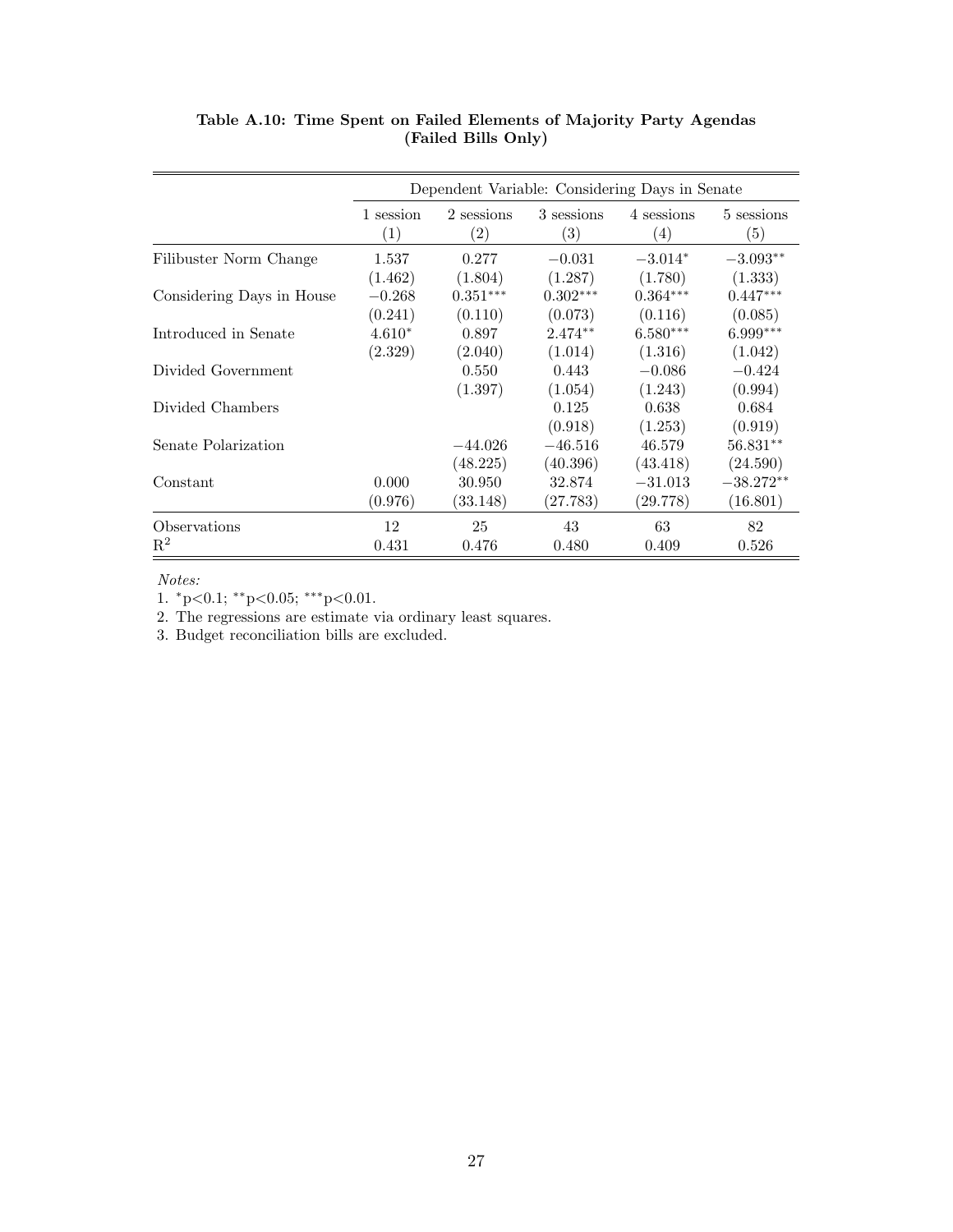|                           | Dependent Variable: Considering Days in Senate |                   |                   |                   |                   |
|---------------------------|------------------------------------------------|-------------------|-------------------|-------------------|-------------------|
|                           | 1 session<br>(1)                               | 2 sessions<br>(2) | 3 sessions<br>(3) | 4 sessions<br>(4) | 5 sessions<br>(5) |
|                           | <b>Landmark Legislation</b>                    |                   |                   |                   |                   |
| Filibuster Norm Change    | 2.452                                          | 0.655             | $-0.767$          | 0.211             | 0.439             |
|                           | (2.622)                                        | (3.304)           | (3.119)           | (2.728)           | (2.062)           |
| Considering Days in House | $0.897**$                                      | 0.331             | $0.372**$         | $0.349**$         | $0.287**$         |
|                           | (0.320)                                        | (0.206)           | (0.168)           | (0.151)           | (0.144)           |
| Introduced in Senate      | 5.688                                          | $5.150*$          | $4.759*$          | $4.613**$         | $4.636**$         |
|                           | (3.660)                                        | (2.814)           | (2.442)           | (2.023)           | (1.790)           |
| Divided Government        |                                                | 0.852             | 1.648             | 1.383             | 1.087             |
|                           |                                                | (2.476)           | (2.463)           | (1.923)           | (1.615)           |
| Divided Chambers          |                                                |                   | $-2.423$          | $-2.740$          | $-2.381$          |
|                           |                                                |                   | (2.714)           | (2.067)           | (1.645)           |
| Senate Polarization       |                                                | 47.297            | 52.914            | 2.028             | $-4.890$          |
|                           |                                                | (101.076)         | (105.062)         | (73.323)          | (41.278)          |
| Constant                  | 1.059                                          | $-28.185$         | $-31.798$         | 3.672             | 8.918             |
|                           | (3.255)                                        | (70.311)          | (72.913)          | (50.691)          | (28.361)          |
| Observations              | 23                                             | 44                | 64                | 76                | 89                |
| $\mathbf{R}^2$            | 0.306                                          | 0.108             | 0.105             | 0.121             | 0.114             |
|                           | <b>Majority Party Agendas</b>                  |                   |                   |                   |                   |
| Filibuster Norm Change    | 0.662                                          | 0.012             | $-2.045$          | $-1.882$          | 0.110             |
|                           | (2.115)                                        | (2.921)           | (2.180)           | (1.808)           | (1.343)           |
| Considering Days in House | $0.792***$                                     | $0.550***$        | $0.482***$        | $0.530***$        | $0.459***$        |
|                           | (0.198)                                        | (0.134)           | (0.100)           | (0.085)           | (0.065)           |
| Introduced in Senate      | 2.236                                          | $4.802**$         | $5.010***$        | $6.321***$        | $6.911***$        |
|                           | (2.609)                                        | (2.174)           | (1.567)           | (1.215)           | (1.024)           |
| Divided Government        |                                                | $-0.458$          | 0.884             | $-0.150$          | $-1.730*$         |
|                           |                                                | (2.377)           | (1.868)           | (1.245)           | (0.945)           |
| Divided Chambers          |                                                |                   | $-3.272*$         | $-2.422*$         | $-0.884$          |
|                           |                                                |                   | (1.754)           | (1.323)           | (0.981)           |
| Senate Polarization       |                                                | 58.111            | 65.231            | 81.968*           | 33.212            |
|                           |                                                | (74.126)          | (64.059)          | (43.854)          | (25.464)          |
| Constant                  | 1.599                                          | $-38.221$         | $-42.284$         | $-54.371*$        | $-20.722$         |
|                           | (1.929)                                        | (50.984)          | (44.080)          | (30.093)          | (17.445)          |
| Observations              | 29                                             | 56                | 81                | 111               | 143               |
| $\mathbf{R}^2$            | 0.401                                          | 0.311             | 0.352             | 0.393             | 0.404             |
|                           |                                                |                   |                   |                   |                   |

### Table A.11: Time Spent on Landmark Legislation and Majority Party Agendas (Congressional Session Related Covariates Included)

Notes:

1.  $^{*}p<0.1$ ;  $^{**}p<0.05$ ;  $^{***}p<0.01$ .

2. The regressions are estimate via ordinary least squares.

3. Budget reconciliation bills are excluded.

4. Senate Polarization is measured by the absolute difference between the median firstdimension DW-NOMINATE scores of the two parties.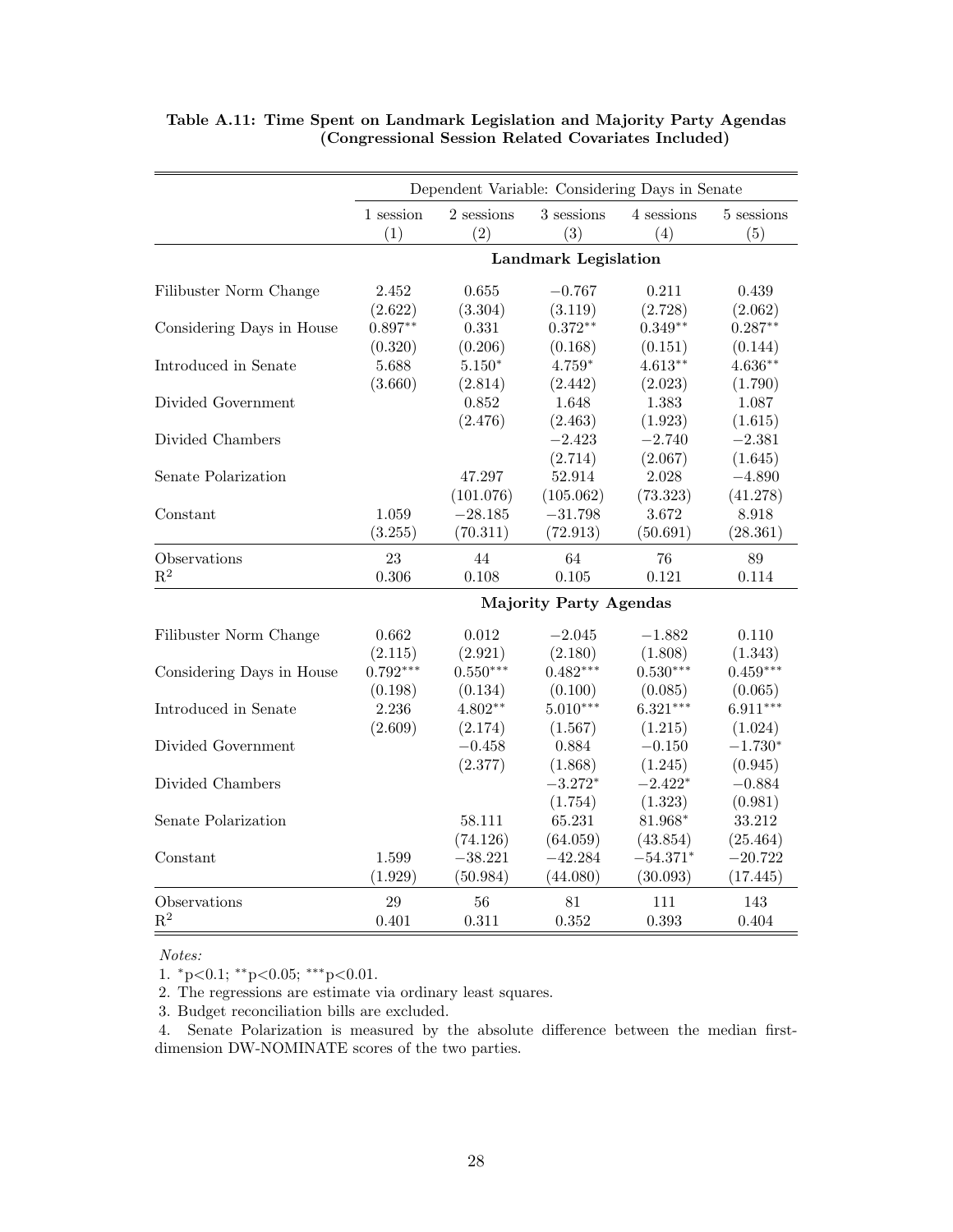|                           | Dependent Variable: Word Counts |                                       |                          |  |
|---------------------------|---------------------------------|---------------------------------------|--------------------------|--|
|                           | All Courts<br>(1)               | Appellate Courts<br>$\left( 2\right)$ | District Courts<br>(3)   |  |
| Elimination of Filibuster | $-5.555*$<br>(3.298)            | 1.413<br>(11.440)                     | $-6.981*$<br>(3.606)     |  |
| District Courts           | $-30.168***$<br>(10.837)        |                                       |                          |  |
| Same States               | 142.950***<br>(30.965)          | 54.575***<br>(3.831)                  | $206.777***$<br>(43.128) |  |
| Senator FE                |                                 |                                       |                          |  |
| Unique Senator            | 155                             | 155                                   | 155                      |  |
| Unique Nominee            | 323                             | 55                                    | 268                      |  |
| Observations              | 50,065                          | 8,525                                 | 41,540                   |  |
| $\mathrm{R}^2$            | 0.235                           | 0.364                                 | 0.354                    |  |

### Table A.12: Discussion of Judicial Nominees and Elimination of the Filibuster in 2013 (Unlogged Dependent Variable)

Notes:

1.  ${}^*p<0.1$ ;  ${}^{**}p<0.05$ ;  ${}^{***}p<0.01$ .

2. The regressions are estimate via ordinary least squares.

3. Robust standard errors clustered by each session.

| Dependent variable: Log Word Counts |                           |  |  |
|-------------------------------------|---------------------------|--|--|
| Appellate Courts                    | Appellate Courts          |  |  |
|                                     | (Three Nominees Excluded) |  |  |
| (1)                                 | $\left( 2\right)$         |  |  |
| $0.065***$                          | $0.008*$                  |  |  |
| (0.010)                             | (0.004)                   |  |  |
| $0.622***$                          | $0.644***$                |  |  |
| (0.030)                             | (0.013)                   |  |  |
| √                                   | √                         |  |  |
| 155                                 | 155                       |  |  |
| 55                                  | 52                        |  |  |
| 8,525                               | 8,060                     |  |  |
| 0.355                               | 0.388                     |  |  |
|                                     |                           |  |  |

Notes:

1. <sup>∗</sup>p<0.1; ∗∗p<0.05; ∗∗∗p<0.01.

2. The regressions are estimate via ordinary least squares.